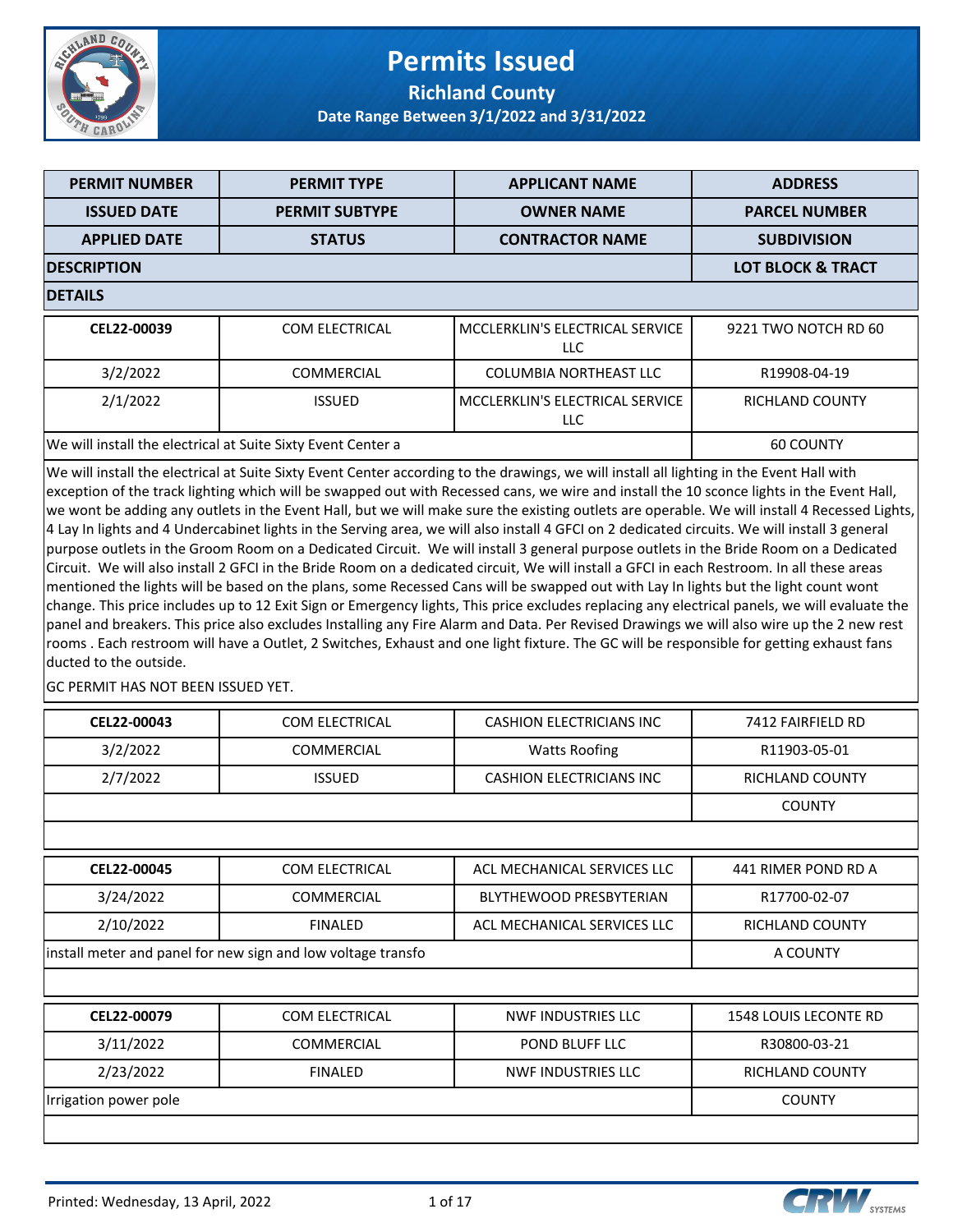

**Richland County**

**Date Range Between 3/1/2022 and 3/31/2022**

| CEL22-00081     | <b>COM ELECTRICAL</b> | <b>BURKETT ELECTRIC DBA BURKETT</b><br><b>SYSTEMS INC</b> | 11107 BROAD RIVER RD   |
|-----------------|-----------------------|-----------------------------------------------------------|------------------------|
| 3/7/2022        | <b>COMMERCIAL</b>     | <b>IRMO FEE OWNER LLC</b>                                 | R02600-07-09           |
| 2/25/2022       | <b>ISSUED</b>         | <b>BURKETT ELECTRIC DBA BURKETT</b><br>SYSTEMS INC        | <b>RICHLAND COUNTY</b> |
| Temp Power Pole |                       |                                                           | <b>COUNTY</b>          |

Inspect Temp Power Pole

| CEL22-00082 | <b>COM ELECTRICAL</b>                                   | <b>MOORE'S ELECTRICAL &amp;</b><br>MECHANICAL CONSTRUCTION INC | 3081 LONGTOWN COMMONS DR |
|-------------|---------------------------------------------------------|----------------------------------------------------------------|--------------------------|
| 3/7/2022    | COMMERCIAL                                              | <b>HALLE PROPERTIES LLC</b>                                    | R17400-05-44             |
| 3/2/2022    | <b>ISSUED</b>                                           | <b>MOORE'S ELECTRICAL &amp;</b><br>MECHANICAL CONSTRUCTION INC | RICHLAND COUNTY          |
|             | Replace like for like 3 5 ton RTU and make connections. |                                                                |                          |

| <b>CEL22-00083</b>                          | COM ELECTRICAL | ROBERT E MORGAN | 11302 BROAD RIVER RD |
|---------------------------------------------|----------------|-----------------|----------------------|
| 3/4/2022                                    | COMMERCIAL     |                 | R02600-04-58         |
| 3/4/2022                                    | <b>FINALED</b> | ROBERT E MORGAN | RICHLAND COUNTY      |
| RELOCATE ELECTRICAL SERVICE FROM BATH HOUSE |                |                 | <b>COUNTY</b>        |

| CEL22-00084                                     | COM ELECTRICAL    | <b>BURKETT ELECTRIC DBA BURKETT</b><br><b>SYSTEMS INC</b> | 11107 BROAD RIVER RD |
|-------------------------------------------------|-------------------|-----------------------------------------------------------|----------------------|
| 3/11/2022                                       | <b>COMMERCIAL</b> | <b>IRMO FEE OWNER LLC</b>                                 | R02600-07-09         |
| 3/7/2022                                        | <b>ISSUED</b>     | <b>BURKETT ELECTRIC DBA BURKETT</b><br><b>SYSTEMS INC</b> | RICHLAND COUNTY      |
| HiTone Fitness - Electrical per plans and specs |                   |                                                           | <b>COUNTY</b>        |

Suite I

THE GENERAL CONTRACTOR PERMIT HAS NOT BEEN ISSUED PERMIT# CBD22-00047 YET,

| CEL22-00085                                      | <b>COM ELECTRICAL</b> | <b>BURKETT ELECTRIC DBA BURKETT</b><br><b>SYSTEMS INC</b> | 11107 BROAD RIVER RD B |
|--------------------------------------------------|-----------------------|-----------------------------------------------------------|------------------------|
| 3/11/2022                                        | <b>COMMERCIAL</b>     | IRMO FEE OWNER LLC                                        | R02600-07-09           |
| 3/7/2022                                         | <b>ISSUED</b>         | <b>BURKETT ELECTRIC DBA BURKETT</b><br><b>SYSTEMS INC</b> | <b>RICHLAND COUNTY</b> |
| <b>Electrical Renovation of ExteriorBuilding</b> |                       |                                                           | <b>B COUNTY</b>        |
|                                                  |                       |                                                           |                        |

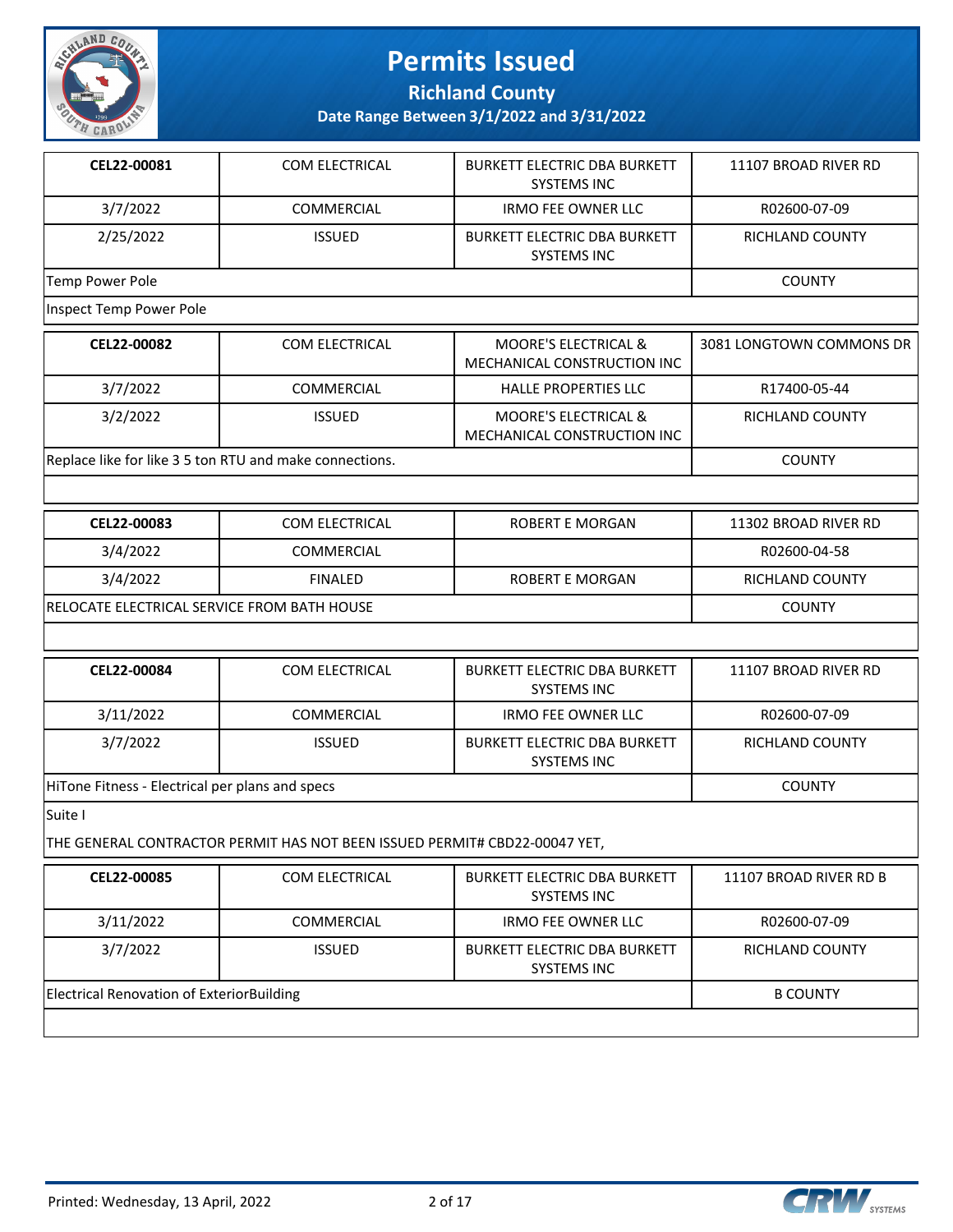

**Richland County**

| CEL22-00086                                    | COM ELECTRICAL                                  | <b>BURKETT ELECTRIC DBA BURKETT</b>                                                                  | 11107 BROAD RIVER RD Q       |  |
|------------------------------------------------|-------------------------------------------------|------------------------------------------------------------------------------------------------------|------------------------------|--|
|                                                |                                                 | <b>SYSTEMS INC</b>                                                                                   |                              |  |
| 3/11/2022                                      | COMMERCIAL                                      | <b>IRMO FEE OWNER LLC</b>                                                                            | R02600-07-09                 |  |
| 3/7/2022                                       | <b>ISSUED</b>                                   | <b>BURKETT ELECTRIC DBA BURKETT</b><br><b>SYSTEMS INC</b>                                            | RICHLAND COUNTY              |  |
| Smoothie King - Electrical per plans and specs |                                                 |                                                                                                      | Q COUNTY                     |  |
|                                                |                                                 |                                                                                                      |                              |  |
| CEL22-00087                                    | COM ELECTRICAL                                  | <b>BOWMAN ELECTRICAL LLC</b>                                                                         | 1033 ROBERTS BRANCH PKWY 204 |  |
| 3/7/2022                                       | COMMERCIAL                                      |                                                                                                      | R17406-01-03                 |  |
| 3/7/2022                                       | <b>ISSUED</b>                                   | <b>BOWMAN ELECTRICAL LLC</b>                                                                         | RICHLAND COUNTY              |  |
| 200 AMP SINGLE PHASE PANEL                     |                                                 |                                                                                                      | 204 COUNTY                   |  |
|                                                |                                                 |                                                                                                      |                              |  |
| CEL22-00088                                    | COM ELECTRICAL                                  | <b>BO-TY ELECTRICAL</b>                                                                              | 1021 KINLEY RD               |  |
| 3/8/2022                                       | COMMERCIAL                                      |                                                                                                      | R05000-04-03                 |  |
| 3/8/2022                                       | <b>FINALED</b>                                  | <b>BO-TY ELECTRICAL</b>                                                                              | <b>RICHLAND COUNTY</b>       |  |
| MCEC WANTS REINSPECTION BECAUSE METER FOR 2YRS | <b>COUNTY</b>                                   |                                                                                                      |                              |  |
|                                                |                                                 |                                                                                                      |                              |  |
| CEL22-00091                                    | <b>COM ELECTRICAL</b>                           | <b>4M AND J ELECTRIC</b>                                                                             | 153 RAINEY WEBBER RD         |  |
| 3/8/2022                                       | COMMERCIAL                                      |                                                                                                      | R36811-01-03                 |  |
| 3/8/2022                                       | <b>FINALED</b>                                  | <b>4M AND J ELECTRIC</b>                                                                             | RICHLAND COUNTY              |  |
| INSTALL SERVICE & PANEL FOR PUMP               |                                                 |                                                                                                      | <b>COUNTY</b>                |  |
|                                                |                                                 |                                                                                                      |                              |  |
| CEL22-00092                                    | COM ELECTRICAL                                  | LOW COUNTRY'S BEST HEATING &<br>COOLING(MC)                                                          | 249 FOX MEADOW LN            |  |
| 3/16/2022                                      | COMMERCIAL                                      | <b>SCOTT BARBARA JONES</b>                                                                           | R24700-10-15                 |  |
| 3/10/2022                                      | <b>ISSUED</b>                                   | LOW COUNTRY'S BEST HEATING &<br>COOLING(MC)                                                          | RICHLAND COUNTY              |  |
|                                                |                                                 |                                                                                                      | <b>COUNTY</b>                |  |
|                                                |                                                 |                                                                                                      |                              |  |
| CEL22-00094                                    | COM ELECTRICAL                                  | J WESLEY ELECTRIC COMPANY INC                                                                        | 2015 BLYTHEWOOD CROSSING LN  |  |
| 3/22/2022                                      | COMMERCIAL                                      | TIMBERLAKE HOLDINGS LLC                                                                              | R14800-02-27                 |  |
| 3/17/2022                                      | <b>ISSUED</b>                                   | J WESLEY ELECTRIC COMPANY INC                                                                        | RICHLAND COUNTY              |  |
|                                                | new 7-11 store complete, minus fueling electric |                                                                                                      |                              |  |
|                                                |                                                 | we are doing the interior upfit , with light poles, and new service. exterior communications conduit |                              |  |

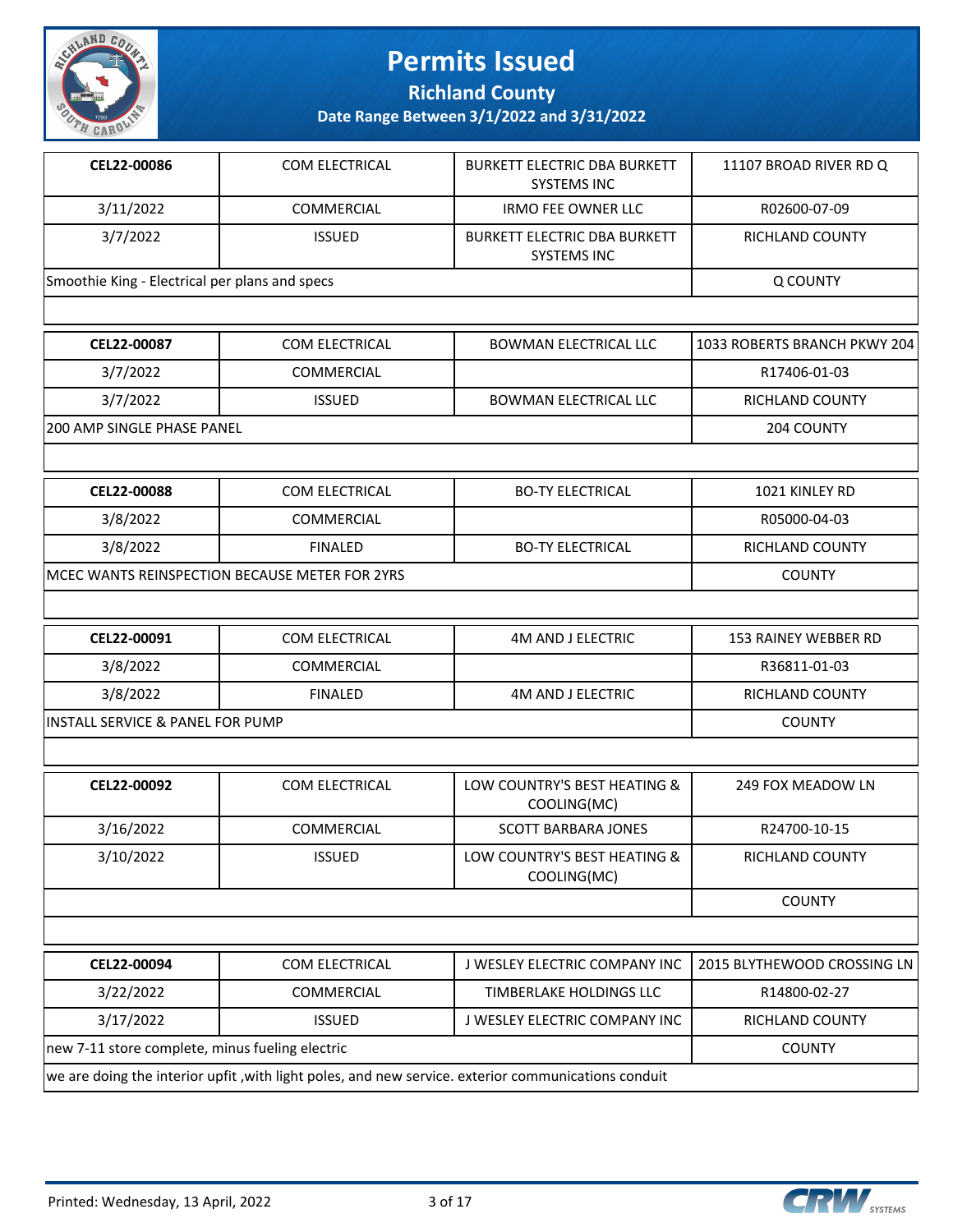

**Richland County**

**Date Range Between 3/1/2022 and 3/31/2022**

| CEL22-00095                                        | COM ELECTRICAL                                                                  | <b>GIBSON ELECTRIC LLC</b>                      | 2000 CENTER POINT RD 2350   |  |
|----------------------------------------------------|---------------------------------------------------------------------------------|-------------------------------------------------|-----------------------------|--|
| 3/22/2022                                          | <b>COMMERCIAL</b>                                                               | CENTER POINT HOLDINGS LLC                       | R06010-03-01                |  |
| 3/17/2022                                          | <b>ISSUED</b>                                                                   | <b>GIBSON ELECTRIC LLC</b>                      | RICHLAND COUNTY             |  |
| <b>Electrical Upfit</b>                            |                                                                                 |                                                 | 2350 COUNTY                 |  |
| CBD22-00019                                        |                                                                                 |                                                 |                             |  |
| CEL22-00096                                        | COM ELECTRICAL                                                                  | ALLEGIANCE INDUSTRIES INC                       | 90 MALLET HILL RD           |  |
| 3/23/2022                                          | <b>COMMERCIAL</b>                                                               | WILDEWOOD COMMUNITY<br><b>PARTNERS</b>          | R22716-01-01                |  |
| 3/18/2022                                          | <b>ISSUED</b>                                                                   | ALLEGIANCE INDUSTRIES INC                       | RICHLAND COUNTY             |  |
|                                                    |                                                                                 |                                                 | <b>COUNTY</b>               |  |
|                                                    |                                                                                 |                                                 |                             |  |
| CEL22-00099                                        | COM ELECTRICAL                                                                  | <b>GRANT ELECTRICAL CONTRACTING</b><br>LLC (MC) | 8801 BLUFF RD               |  |
| 3/23/2022                                          | COMMERCIAL                                                                      | MT NEBO BAPTIST CHURCH                          | R36500-03-25                |  |
| 3/22/2022                                          | <b>ISSUED</b>                                                                   | <b>GRANT ELECTRICAL CONTRACTING</b><br>LLC (MC) | RICHLAND COUNTY             |  |
| Electrical Installation of Receptacle and Lighting | <b>COUNTY</b>                                                                   |                                                 |                             |  |
|                                                    |                                                                                 |                                                 |                             |  |
| CEL22-00100                                        | COM ELECTRICAL                                                                  | <b>BOWMAN ELECTRICAL LLC</b>                    | 3827 BROAD RIVER RD B       |  |
| 3/23/2022                                          | <b>COMMERCIAL</b>                                                               | <b>BROAD RIVER 3827 LLC</b>                     | R06111-03-03                |  |
| 3/23/2022                                          | <b>ISSUED</b>                                                                   | <b>BOWMAN ELECTRICAL LLC</b>                    | RICHLAND COUNTY             |  |
| <b>INSTALL 6 RECEPTACLE &amp; 1 SWITCH</b>         | <b>B COUNTY</b>                                                                 |                                                 |                             |  |
|                                                    |                                                                                 |                                                 |                             |  |
| CEL22-00101                                        | COM ELECTRICAL                                                                  | <b>EASY ELECTRICAL SOLUTIONS LLC</b>            | 137 ROSEBERRY LN            |  |
| 3/24/2022                                          | <b>COMMERCIAL</b>                                                               | RDC 1 LLC ETAL                                  | R22807-01-16                |  |
| 3/23/2022                                          | <b>FINALED</b>                                                                  | EASY ELECTRICAL SOLUTIONS LLC                   | RICHLAND COUNTY             |  |
| Install (1) 200 amp services at Location -5        |                                                                                 |                                                 |                             |  |
|                                                    | Install (1) 200 amp services at Location -3 by connecting to nearby transformer |                                                 |                             |  |
| PERMIT WAS PAID FOR UNDER PERMIT#CEL21-00521.      |                                                                                 |                                                 |                             |  |
| CEL22-00112                                        | COM ELECTRICAL                                                                  | <b>FUZION FRENZY CONSTRUCTION</b>               | 291 GREENHILL PARISH PKWY U |  |
| 3/29/2022                                          | <b>COMMERCIAL</b>                                                               |                                                 | R25812-05-32                |  |
| 3/29/2022                                          | <b>FINALED</b>                                                                  | <b>FUZION FRENZY CONSTRUCTION</b>               | RICHLAND COUNTY             |  |
|                                                    | ELECTRICAL INSTALL ON SPECTRUM POWER SUPPLY                                     |                                                 |                             |  |
|                                                    |                                                                                 |                                                 |                             |  |

**Number of COM ELECTRICAL/COMMERCIAL Permits: 21**

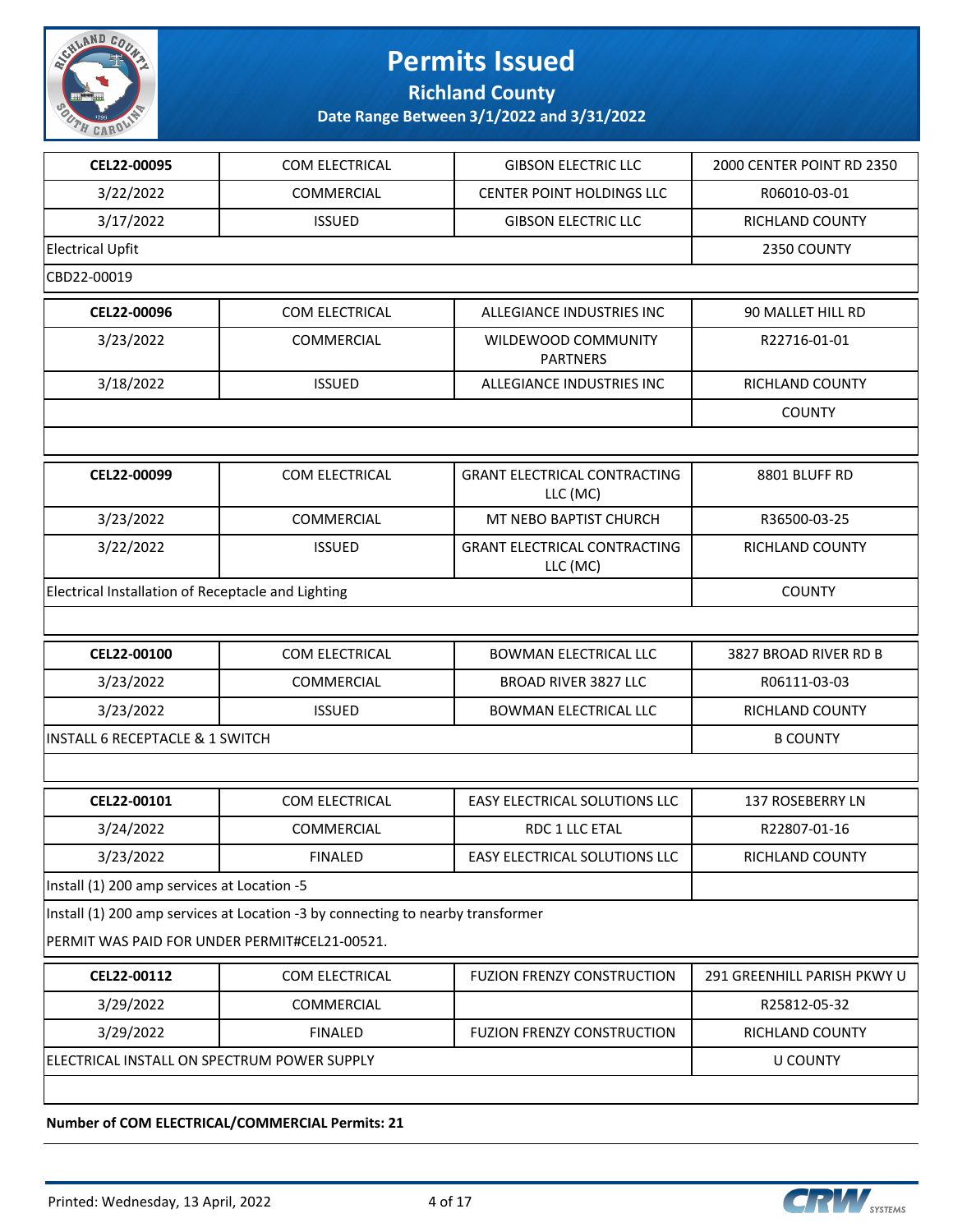

**Richland County**

| CMG21-00310                                             | COM MECHANICAL/GAS                                                            | CENTRAL HEATING & AIR COND SVC<br><b>INC</b>                   | 2015 BLYTHEWOOD CROSSING LN |
|---------------------------------------------------------|-------------------------------------------------------------------------------|----------------------------------------------------------------|-----------------------------|
| 3/1/2022                                                | Unassigned                                                                    | TIMBERLAKE HOLDINGS LLC                                        | R14800-02-27                |
| 12/29/2021                                              | <b>ISSUED</b>                                                                 | CENTRAL HEATING & AIR COND SVC<br><b>INC</b>                   | RICHLAND COUNTY             |
| Three new rooftop units, ductwork and trim              |                                                                               |                                                                | <b>COUNTY</b>               |
| Two 7 1/2 ton and one 10 ton gas electric units         |                                                                               |                                                                |                             |
| CMG22-00027                                             | COM MECHANICAL/GAS                                                            | AES MECHANICAL SERVICES GROUP<br><b>INC</b>                    | 8921 TWO NOTCH RD           |
| 3/18/2022                                               | Unassigned                                                                    | <b>RASC LLC</b>                                                | R19902-06-22                |
| 2/28/2022                                               | <b>ISSUED</b>                                                                 | AES MECHANICAL SERVICES GROUP<br><b>INC</b>                    | RICHLAND COUNTY             |
| Dollar Tree #7886                                       |                                                                               |                                                                | <b>COUNTY</b>               |
|                                                         |                                                                               |                                                                |                             |
| CMG22-00028                                             | COM MECHANICAL/GAS                                                            | <b>MOORE'S ELECTRICAL &amp;</b><br>MECHANICAL CONSTRUCTION INC | 3081 LONGTOWN COMMONS DR    |
| 3/7/2022                                                | Unassigned                                                                    | <b>HALLE PROPERTIES LLC</b>                                    | R17400-05-44                |
| 3/2/2022                                                | <b>ISSUED</b>                                                                 | MOORE'S ELECTRICAL &<br>MECHANICAL CONSTRUCTION INC            | RICHLAND COUNTY             |
| Replace like for like 3 5 ton RTU and make connections. | <b>COUNTY</b>                                                                 |                                                                |                             |
|                                                         |                                                                               |                                                                |                             |
| CMG22-00029                                             | COM MECHANICAL/GAS                                                            | <b>FALLAW HEATING &amp; AIR INC</b>                            | 100 SPRING VALLEY RD        |
| 3/10/2022                                               | Unassigned                                                                    | SPRING VALLEY HOMEOWNERS*                                      | R20005-04-01                |
| 3/10/2022                                               | <b>ISSUED</b>                                                                 | AOS SPECIALTY CONTRACTORS INC                                  | RICHLAND COUNTY             |
| <b>INSTALL MINI-SPLIT</b>                               |                                                                               |                                                                | <b>COUNTY</b>               |
|                                                         | to include framing, masonry, plumbing, hvac, electrical, trim, paint, roofing |                                                                |                             |
| CMG22-00030                                             | COM MECHANICAL/GAS                                                            | LOW COUNTRY'S BEST HEATING &<br>COOLING(MC)                    | 249 FOX MEADOW LN           |
| 3/16/2022                                               | Unassigned                                                                    | <b>SCOTT BARBARA JONES</b>                                     | R24700-10-15                |
| 3/10/2022                                               | <b>ISSUED</b>                                                                 | LOW COUNTRY'S BEST HEATING &<br>COOLING(MC)                    | RICHLAND COUNTY             |
| Install New HVAC System                                 | <b>COUNTY</b>                                                                 |                                                                |                             |

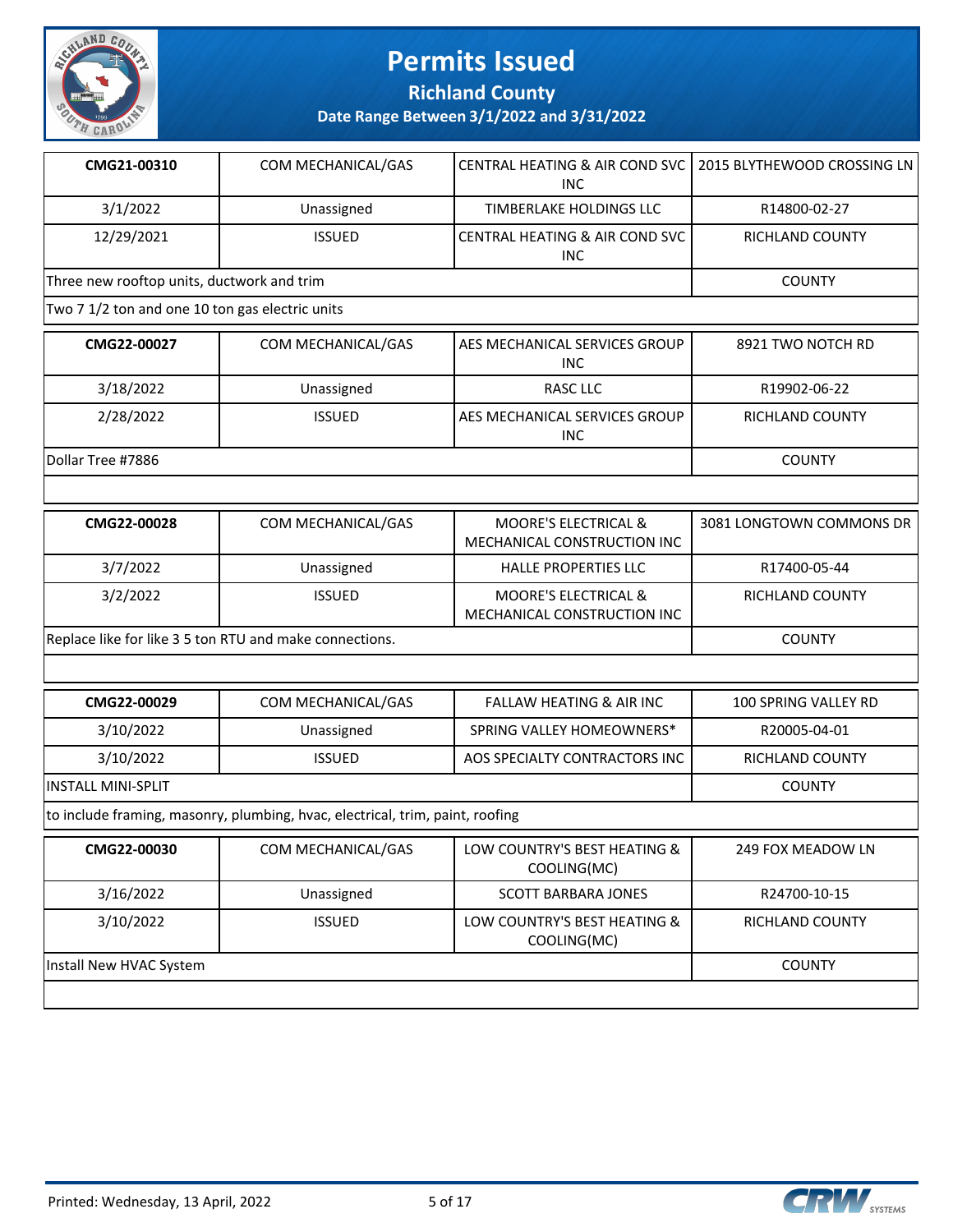

**Richland County**

**Date Range Between 3/1/2022 and 3/31/2022**

| CMG22-00031                           | COM MECHANICAL/GAS | PALMETTO AIR & CHILLER SERVICE<br>INC (MC) | 2000 CENTER POINT RD 2350 |
|---------------------------------------|--------------------|--------------------------------------------|---------------------------|
| 3/16/2022                             | Unassigned         | <b>CENTER POINT HOLDINGS LLC</b>           | R06010-03-01              |
| 3/16/2022                             | <b>ISSUED</b>      | PALMETTO AIR & CHILLER SERVICE<br>INC (MC) | RICHLAND COUNTY           |
| Centerpoint One Healthcare HVAC Upfit |                    |                                            | 2350 COUNTY               |

Primary Permit CBD22-00019

| CMG22-00033    | COM MECHANICAL/GAS | MILLER AND SONS PLUMBING LLC | 1421 PINEVIEW DR |
|----------------|--------------------|------------------------------|------------------|
| 3/29/2022      | Unassigned         | STELLA KALA LLC              | R16200-04-41     |
| 3/23/2022      | <b>FINALED</b>     | MILLER AND SONS PLUMBING LLC | RICHLAND COUNTY  |
| 'Test Gas Line |                    |                              | <b>COUNTY</b>    |

This is a pre existing line. with new owner. Just wanted us to put test on a have inspected that there is no leaks. Currently no meter at location. Its a new business and fixtures are not in yet

| CMG22-00034                                               | COM MECHANICAL/GAS | HULON SERVICE COMPANY INC              | 90 MALLET HILL RD |
|-----------------------------------------------------------|--------------------|----------------------------------------|-------------------|
| 3/31/2022                                                 | Unassigned         | WILDEWOOD COMMUNITY<br><b>PARTNERS</b> | R22716-01-01      |
| 3/24/2022                                                 | <b>ISSUED</b>      | HULON SERVICE COMPANY INC              | RICHLAND COUNTY   |
| Install new make-up air, 2 ceiling exhaust, relocate hood |                    |                                        | <b>COUNTY</b>     |

| CMG22-00036                                                                                | COM MECHANICAL/GAS | Kevin Williamson | 10205 WILSON BLVD      |  |
|--------------------------------------------------------------------------------------------|--------------------|------------------|------------------------|--|
| 3/25/2022                                                                                  | Unassigned         | Kevin Williamson | R14900-01-04           |  |
| 3/25/2022                                                                                  | <b>ISSUED</b>      | Kevin Williamson | <b>RICHLAND COUNTY</b> |  |
| Install new natural gas service<br><b>COUNTY</b>                                           |                    |                  |                        |  |
| Previously applied for under Residential in error. Gas service was \$500 of this contract. |                    |                  |                        |  |

#### **Number of COM MECHANICAL/GAS/Unassigned Permits: 9**

| CPL22-00020                           | <b>COM PLUMBING</b> | <b>BRANTLEY PLUMBING</b>            | 1029 LYKES LN          |  |  |
|---------------------------------------|---------------------|-------------------------------------|------------------------|--|--|
| 3/1/2022                              | Unassigned          | <b>FORWARD BY FAITH ENTERPRISES</b> | R05008-01-10           |  |  |
| 3/1/2022                              | <b>VOID</b>         | BRANTLEY PLUMBING                   | <b>RICHLAND COUNTY</b> |  |  |
| <b>SQUEEGEE CLEAN LYKES</b>           | <b>COLUMBIA</b>     |                                     |                        |  |  |
| ITHIS IS A REMODEL                    |                     |                                     |                        |  |  |
| <b>ICITY OF COLUMBIA JURISDICTION</b> |                     |                                     |                        |  |  |

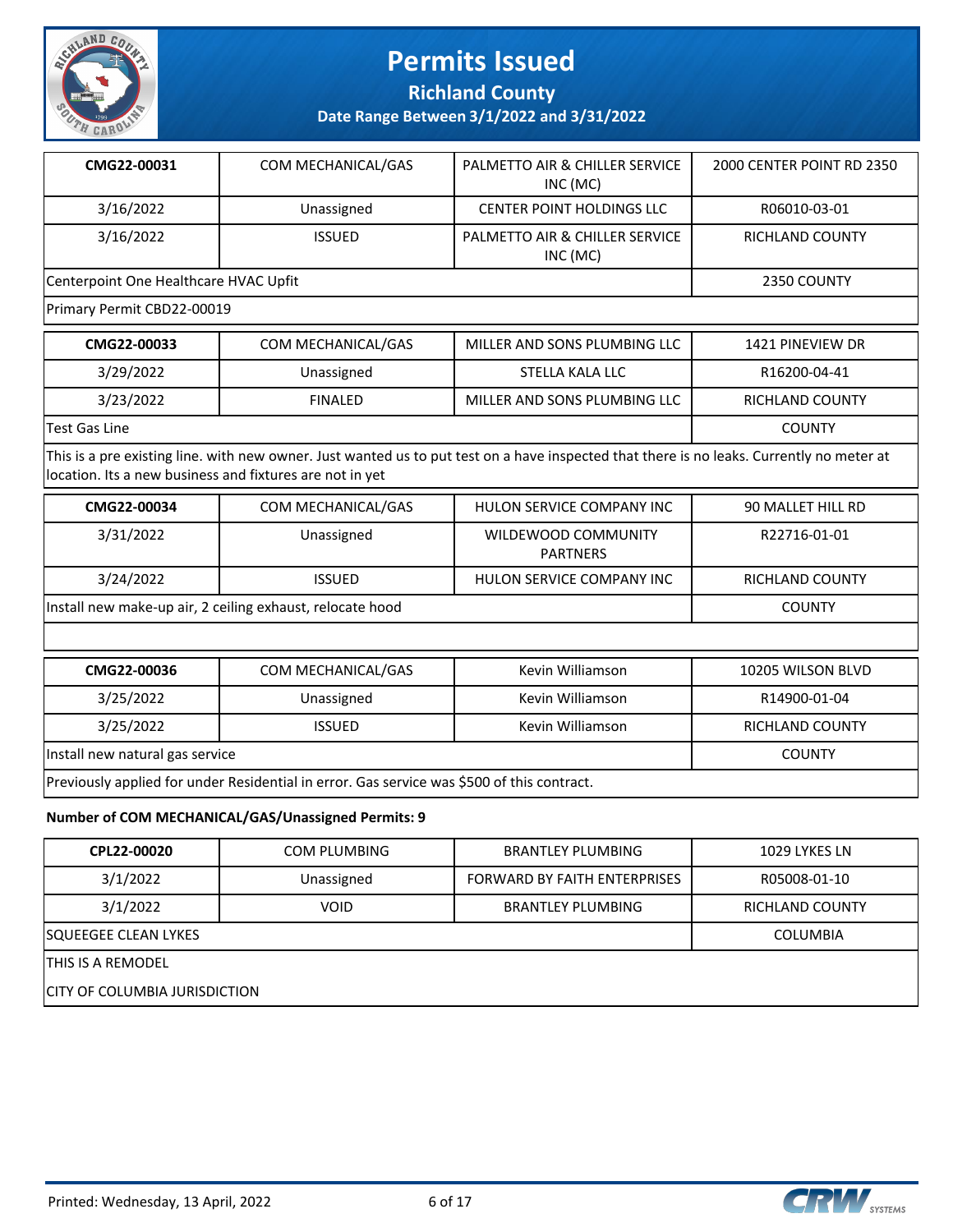

**Richland County**

**Date Range Between 3/1/2022 and 3/31/2022**

| CPL22-00021                 | COM PLUMBING  | ISMITH PLUMBING SOLUTIONS PLUS<br><b>INC</b> | 7515 TWO NOTCH RD |
|-----------------------------|---------------|----------------------------------------------|-------------------|
| 3/2/2022                    | Unassigned    | CHICK-FIL-A INC                              | R17011-02-07      |
| 3/2/2022                    | <b>ISSUED</b> | ISMITH PLUMBING SOLUTIONS PLUS<br><b>INC</b> | RICHLAND COUNTY   |
| New plumbing for restaurant |               |                                              | <b>COUNTY</b>     |

| CPL22-00022                           | <b>COM PLUMBING</b> | AGUA SORCE LLC | 1300 LONGCREEK DR |
|---------------------------------------|---------------------|----------------|-------------------|
| 3/4/2022                              | Unassigned          |                | R07406-02-01      |
| 3/4/2022                              | <b>ISSUED</b>       | AGUA SORCE LLC | RICHLAND COUNTY   |
| <b>FIRE DAMAGE FOR 4 UNITS- BLD 7</b> |                     |                | <b>COUNTY</b>     |

This message has originated from an External Source. Please use proper judgment and caution when opening attachments, clicking links, or responding to this email.

Sean – As we discussed previously, the floor stiffening repairs depicted in detail 2/S1.1 of MAE's structural drawings dated 9/30/2021 serve essentially the same purpose of the unit 721 repairs described in our repair recommendations letter dated 7/9/2021 (see unit 721, note 5c). The two plies of ¾-inch plywood specified in the drawings may be substituted for the single LVL described in the report.

If you have any questions, please do not hesitate to call.

Ben Wiese, PE Medlock & Associates Engineering, PA 53 Asheland Ave., Suite 101 Asheville, NC 28801 Phone 828-232-4448 x316 bwiese@medlockengr.com WAITING ON SIGNED CONTRACT

| CPL22-00023          | COM PLUMBING   | CAROLINA CONSTRUCTION CO OF<br>COLUMBIA(MC) | 1013 BARMETTLER PL |
|----------------------|----------------|---------------------------------------------|--------------------|
| 3/9/2022             | Unassigned     | KRATOS 9090 LLC                             | R06016-01-10       |
| 3/7/2022             | <b>FINALED</b> | CAROLINA CONSTRUCTION CO OF<br>COLUMBIA(MC) | RICHLAND COUNTY    |
| upgrade all plumbing |                |                                             | <b>COUNTY</b>      |

tree fell through the roof

| CPL22-00024      | <b>COM PLUMBING</b> | LOW COUNTRY'S BEST HEATING &<br>COOLING(MC) | 249 FOX MEADOW LN      |
|------------------|---------------------|---------------------------------------------|------------------------|
| 3/16/2022        | Unassigned          | <b>SCOTT BARBARA JONES</b>                  | R24700-10-15           |
| 3/10/2022        | <b>ISSUED</b>       | LOW COUNTRY'S BEST HEATING &<br>COOLING(MC) | <b>RICHLAND COUNTY</b> |
| Install Plumbing |                     |                                             | <b>COUNTY</b>          |
|                  |                     |                                             |                        |

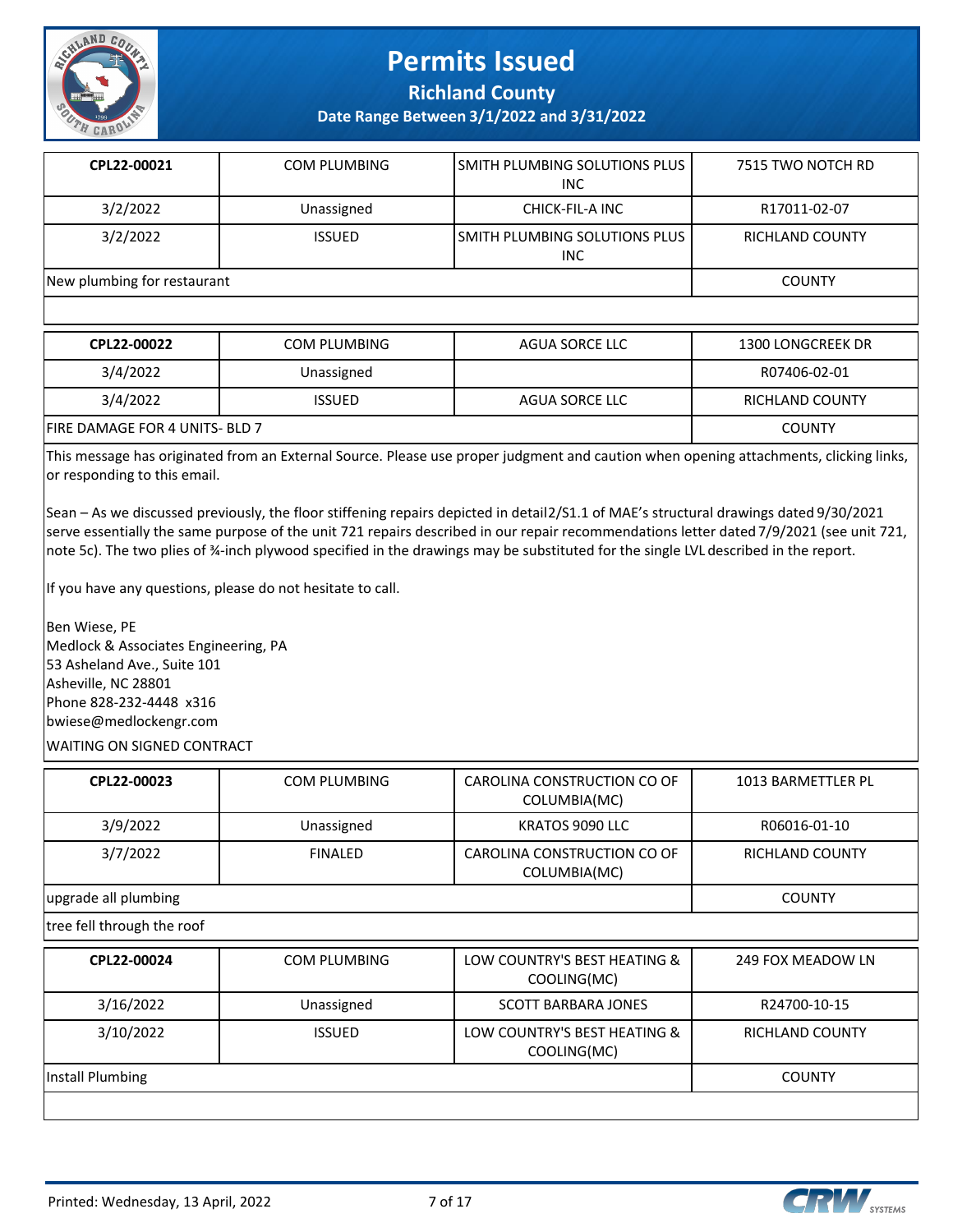

**Richland County**

**Date Range Between 3/1/2022 and 3/31/2022**

| CPL22-00025                                            | COM PLUMBING                                                | AMO LLC                                         | 90 MALLET HILL RD            |
|--------------------------------------------------------|-------------------------------------------------------------|-------------------------------------------------|------------------------------|
| 3/14/2022                                              | Unassigned                                                  | WILDEWOOD COUNTRY CLUB                          | R22716-01-01                 |
| 3/11/2022                                              | <b>ISSUED</b>                                               | AMO LLC                                         | RICHLAND COUNTY              |
|                                                        |                                                             |                                                 | <b>COUNTY</b>                |
|                                                        |                                                             |                                                 |                              |
| CPL22-00026                                            | COM PLUMBING                                                | PEAK PLUMBING & GAS LLC                         | 1033 ROBERTS BRANCH PKWY 104 |
| 3/16/2022                                              | Unassigned                                                  | KILLIANS CROSSING RETAIL                        | R17406-01-03                 |
| 3/16/2022                                              | <b>ISSUED</b>                                               | PEAK PLUMBING & GAS LLC                         | <b>RICHLAND COUNTY</b>       |
| Installing 2 bathrooms and kitchen plumbing            |                                                             |                                                 | 104 COUNTY                   |
|                                                        |                                                             |                                                 |                              |
| CPL22-00027                                            | <b>COM PLUMBING</b>                                         | S & S MECHANICAL OF THE<br><b>CAROLINAS INC</b> | 1538 HORSESHOE DR            |
| 3/24/2022                                              | Unassigned                                                  | <b>KAM HOSPITALITY LLC</b>                      | R17011-02-12                 |
| 3/24/2022                                              | <b>ISSUED</b>                                               | S & S MECHANICAL OF THE<br><b>CAROLINAS INC</b> | RICHLAND COUNTY              |
|                                                        | COMPLETE BLDG DOMESTIC, WATER REPLACEMENT W/NEW FIXTURES    |                                                 | <b>COUNTY</b>                |
|                                                        |                                                             |                                                 |                              |
| CPL22-00030                                            | COM PLUMBING                                                | PAUL D BRADLEY PLUMBING CO                      | 6005 TWO NOTCH RD            |
| 3/28/2022                                              | Unassigned                                                  |                                                 | R14210-09-09                 |
| 3/28/2022                                              | <b>ISSUED</b>                                               | PAUL D BRADLEY PLUMBING CO                      | RICHLAND COUNTY              |
| 3 LAVATORIES, 2 TOILETS, WATER LINE FROM METER TO BLDG | <b>COUNTY</b>                                               |                                                 |                              |
|                                                        |                                                             |                                                 |                              |
| CPL22-00031                                            | COM PLUMBING                                                | CAPITAL CITY PLUMBING INC                       | 11035 FARROW RD              |
| 3/31/2022                                              | Unassigned                                                  | <b>LANDS INN INC</b>                            | R17700-06-08                 |
| 3/29/2022                                              | <b>ISSUED</b>                                               | CAPITAL CITY PLUMBING INC                       | RICHLAND COUNTY              |
|                                                        | rough in one toilet and one lavatory to existing sewer line |                                                 | <b>COUNTY</b>                |
|                                                        |                                                             |                                                 |                              |
| CPL22-00034                                            | COM PLUMBING                                                | PLACE SERVICES INC (MC)                         | 10266 TWO NOTCH RD B         |
| 3/31/2022                                              | Unassigned                                                  | RJ TWO NOTCH LLC                                | R22914-06-01                 |
| 3/31/2022                                              | <b>ISSUED</b>                                               | PLACE SERVICES INC (MC)                         | RICHLAND COUNTY              |
| Remodel of existing T-Mobile                           |                                                             |                                                 | <b>B COUNTY</b>              |
|                                                        |                                                             |                                                 |                              |

**Number of COM PLUMBING/Unassigned Permits: 11**

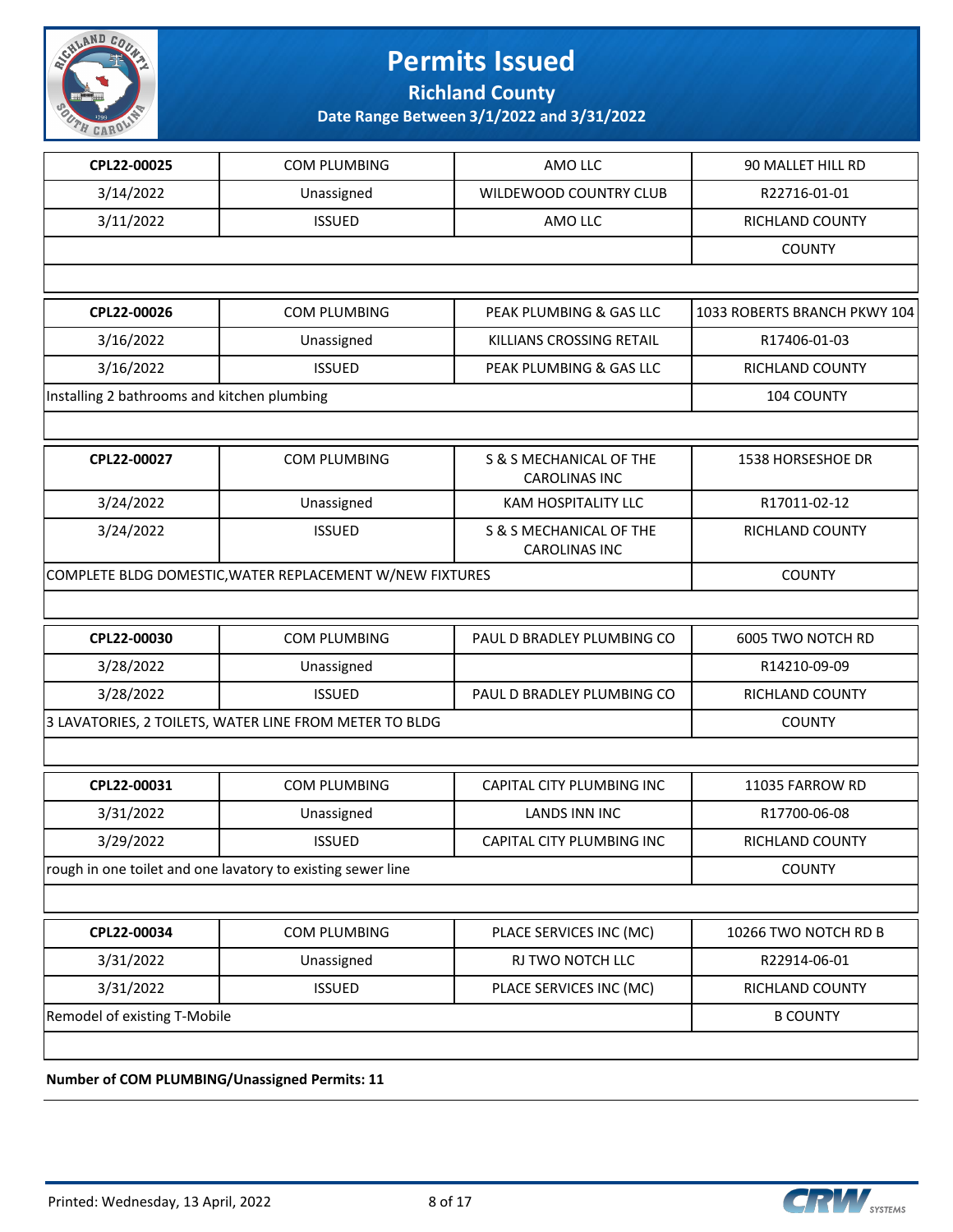

**Richland County**

| CRF22-00032                                 | COM ROOFING                                                | THE RED SHIRT GUYS ROOFING LLC | 2105 S BELTLINE BLVD   |
|---------------------------------------------|------------------------------------------------------------|--------------------------------|------------------------|
| 3/11/2022                                   | Unassigned                                                 | OWEN STEEL CO INC              | R13606-01-02           |
| 2/28/2022                                   | <b>ISSUED</b>                                              | THE RED SHIRT GUYS ROOFING LLC | RICHLAND COUNTY        |
| Replace metal decking                       |                                                            |                                | <b>COUNTY</b>          |
| Roofing                                     |                                                            |                                |                        |
| CRF22-00033                                 | COM ROOFING                                                | ATLANTAS RELIABLE ROOFING CO   | 1310 OAKCREST DR 1211  |
| 3/7/2022                                    | Unassigned                                                 | PC CROWNE LAKE LLC             | R17014-01-02           |
| 3/1/2022                                    | <b>FINALED</b>                                             | ATLANTAS RELIABLE ROOFING CO   | <b>RICHLAND COUNTY</b> |
|                                             | Remove existing roof and add new underlayment and shingles |                                | 1211 COUNTY            |
| bldg 1200                                   |                                                            |                                |                        |
| CRF22-00034                                 | <b>COM ROOFING</b>                                         | PREMIERE ROOFING LLC (GC)      | 2000 JOHNSON MARINA RD |
| 3/7/2022                                    | Unassigned                                                 | WOODMEN OF THE WORLD TRUST     | R01409-01-05           |
| 3/3/2022                                    | <b>ISSUED</b>                                              | PREMIERE ROOFING LLC (GC)      | <b>RICHLAND COUNTY</b> |
| <b>Roof Installation</b>                    |                                                            |                                | <b>COUNTY</b>          |
|                                             |                                                            |                                |                        |
| CRF22-00035                                 | <b>COM ROOFING</b>                                         | THE RED SHIRT GUYS ROOFING LLC | 437 RABON RD           |
| 3/16/2022                                   | Unassigned                                                 | CAROLINA GYM PROPERTIES INC    | R17209-04-04           |
| 3/7/2022                                    | <b>FINALED</b>                                             | THE RED SHIRT GUYS ROOFING LLC | RICHLAND COUNTY        |
| Silicone Coating                            |                                                            |                                | <b>COUNTY</b>          |
| Roofing                                     |                                                            |                                |                        |
| CRF22-00038                                 | <b>COM ROOFING</b>                                         | AMJ ROOFING LLC                | 1539 HORSESHOE DR      |
| 3/16/2022                                   | Unassigned                                                 |                                | R17011-08-06           |
| 3/16/2022                                   | <b>ISSUED</b>                                              | AMJ ROOFING LLC                | RICHLAND COUNTY        |
| REPAIR/ REPLACEMENT                         |                                                            |                                | <b>COUNTY</b>          |
|                                             |                                                            |                                |                        |
| Number of COM ROOFING/Unassigned Permits: 5 |                                                            |                                |                        |

| CBD21-00285                           | <b>COMMERCIAL ALTERATIONS</b> | Bret Flory, NCARB          | 11035 FARROW RD |
|---------------------------------------|-------------------------------|----------------------------|-----------------|
| 3/25/2022                             | Unassigned                    | MP BLYTHEWOOD SC LLC       | R17700-06-08    |
| 9/1/2021                              | <b>ISSUED</b>                 | SHAFFER DEVELOPERS INC(GC) | RICHLAND COUNTY |
| Automobile collision repair and paint | <b>COUNTY</b>                 |                            |                 |
|                                       |                               |                            |                 |

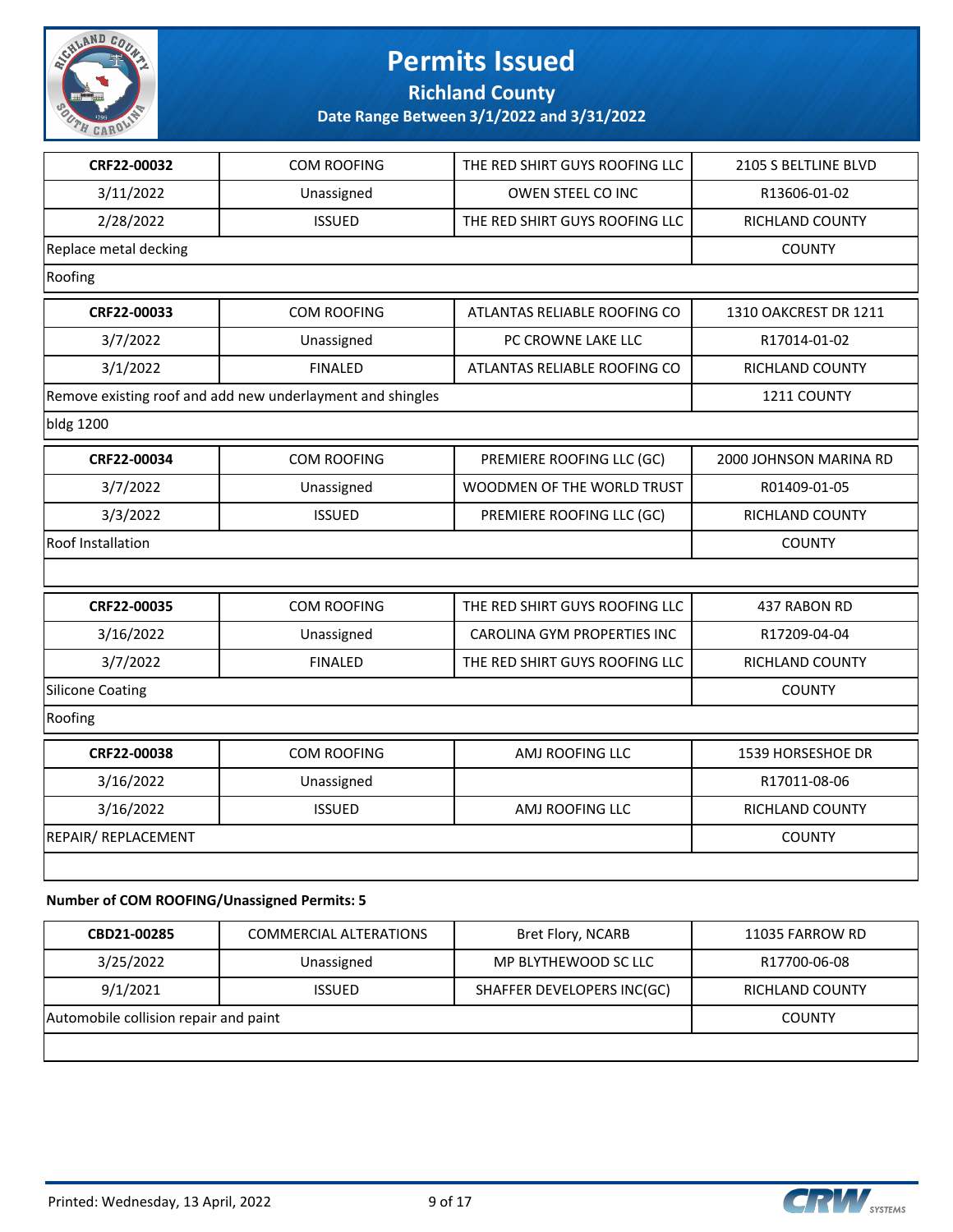

**Richland County**

**Date Range Between 3/1/2022 and 3/31/2022**

| CBD21-00359                             | COMMERCIAL ALTERATIONS | <b>IKIRK COMMERCIAL CONSTRUCTION</b><br>LLC | 111 WILDEWOOD PARK DR |
|-----------------------------------------|------------------------|---------------------------------------------|-----------------------|
| 3/7/2022                                | Unassigned             | <b>FLETCHER DONALD L</b>                    | R22808-02-20          |
| 12/21/2021                              | <b>ISSUED</b>          | <b>IKIRK COMMERCIAL CONSTRUCTION</b><br>LLC | RICHLAND COUNTY       |
| Upfit of 2 suites in an office building |                        |                                             | <b>COUNTY</b>         |

| CBD22-00010                                   | <b>COMMERCIAL ALTERATIONS</b> | <b>MASHBURN CONSTRUCTION</b><br><b>COMPANY INC</b> | 90 MALLET HILL RD |
|-----------------------------------------------|-------------------------------|----------------------------------------------------|-------------------|
| 3/11/2022                                     | Unassigned                    | WILDEWOOD COMMUNITY<br><b>PARTNERS</b>             | R22716-01-01      |
| 1/26/2022                                     | <b>ISSUED</b>                 | <b>MASHBURN CONSTRUCTION</b><br>COMPANY INC        | RICHLAND COUNTY   |
| Renovation of existing pub house and pro shop | <b>COUNTY</b>                 |                                                    |                   |

| CBD22-00019                    | <b>COMMERCIAL ALTERATIONS</b> | TIMMONS CONTRACTING INC          | 2000 CENTER POINT RD 2350 |
|--------------------------------|-------------------------------|----------------------------------|---------------------------|
| 3/2/2022                       | Unassigned                    | <b>CENTER POINT HOLDINGS LLC</b> | R06010-03-01              |
| 2/7/2022                       | <b>ISSUED</b>                 | TIMMONS CONTRACTING INC          | RICHLAND COUNTY           |
| Expansion of Healthcare Media- |                               |                                  | 2350 COUNTY               |

Expansion of existing tenant-

| CBD22-00025                                              | COMMERCIAL ALTERATIONS | CARLISLE ASSOCIATES INC.                       | 797 OLD CLEMSON RD |
|----------------------------------------------------------|------------------------|------------------------------------------------|--------------------|
| 3/2/2022                                                 | Unassigned             | CARLISLE ASSOCIATES INC.                       | R25800-07-01       |
| 2/8/2022                                                 | <b>FINALED</b>         | L B COMMERICAL PROPERTY<br><b>SERVICES LLC</b> | RICHLAND COUNTY    |
| Adding a F-2 Use group mezzanine to an existing building |                        |                                                | <b>COUNTY</b>      |

The existing facility is a Non-Separated Mixed Use (B, F-2, S-2) single-story fully Sprinklered facility. The existing mixed use facility is comprised of small assembly production areas, finished product storage, and administrative offices. The project consists of adding 1,000 gsf mezzanine for small assemble and parts repair. The steel frame mezzanine includes metal decking over the framing members w/ 3/4" fire rated flooring on top.

GC LICENSE IS ONLY FOR GC-IR

| CBD22-00043              | <b>COMMERCIAL ALTERATIONS</b> | <b>BRIK CONSTRUCTION GROUP LLC</b><br>(GC) | 3827 BROAD RIVER RD B |
|--------------------------|-------------------------------|--------------------------------------------|-----------------------|
| 3/16/2022                | Unassigned                    | <b>BROAD RIVER 3827 LLC</b>                | R06111-03-03          |
| 2/28/2022                | <b>FINALED</b>                | BRIK CONSTRUCTION GROUP LLC<br>(GC)        | RICHLAND COUNTY       |
| <b>Studio Renovation</b> |                               |                                            | <b>B COUNTY</b>       |
|                          |                               |                                            |                       |

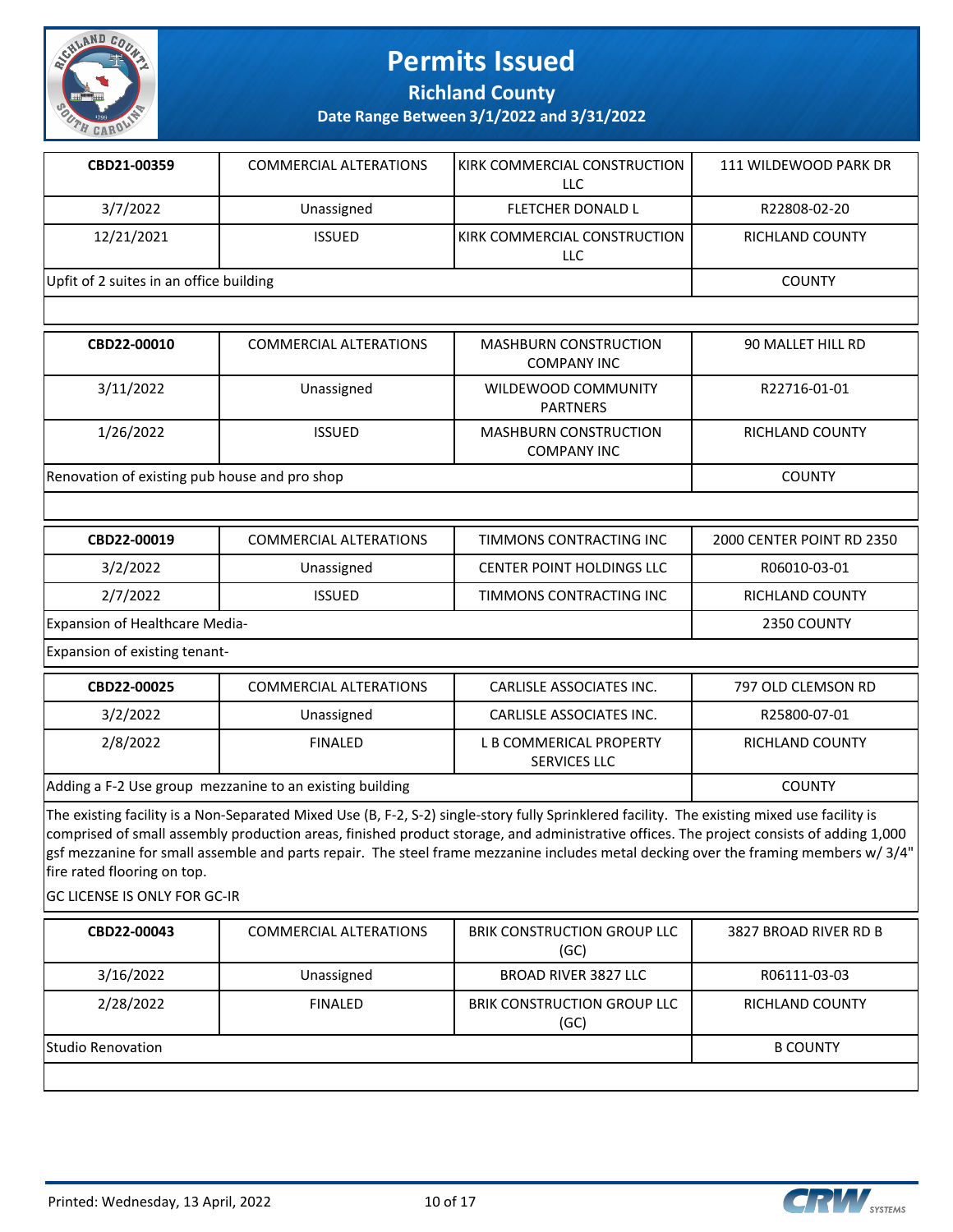

**Richland County**

**Date Range Between 3/1/2022 and 3/31/2022**

| CBD22-00046                | <b>COMMERCIAL ALTERATIONS</b> | Murad Hussein Salem    | 2230 DECKER BLVD |
|----------------------------|-------------------------------|------------------------|------------------|
| 3/28/2022                  | Unassigned                    | RCC DECKER VILLAGE LLC | R16910-01-22     |
| 3/2/2022                   | <b>ISSUED</b>                 | Murad Hussein Salem    | RICHLAND COUNTY  |
| Upfit in existing building |                               |                        | A COUNTY         |

Plans reflect two addresses 2300 & 2230.

2230 Decker is the correct address for renovations/alterations.

| CBD22-00048                        | <b>COMMERCIAL ALTERATIONS</b> | DAVID H EISENREICH | 224 ONEIL CT 24 |
|------------------------------------|-------------------------------|--------------------|-----------------|
| 3/21/2022                          | Unassigned                    |                    | R17005-02-12    |
| 3/3/2022                           | <b>ISSUED</b>                 | DAVID H EISENREICH | RICHLAND COUNTY |
| INTERNAL NON LOAD WALLS FOR OFFICE |                               |                    | 24 COUNTY       |

| CBD22-00050                       | <b>COMMERCIAL ALTERATIONS</b> | TIMMONS CONTRACTING INC   | 2000 CENTER POINT RD 2375 |
|-----------------------------------|-------------------------------|---------------------------|---------------------------|
| 3/18/2022                         | Unassigned                    | CENTER POINT HOLDINGS LLC | R06010-03-01              |
| 3/7/2022                          | <b>ISSUED</b>                 | TIMMONS CONTRACTING INC   | RICHLAND COUNTY           |
| Minor interior office renovations |                               |                           | 2375 COUNTY               |
|                                   |                               |                           |                           |

#### **Number of COMMERCIAL ALTERATIONS/Unassigned Permits: 9**

| OCCU22-00018          | <b>COMMERCIAL BUILDING CHANGE</b><br>OF USE | <b>BRIDGET DELINE</b> | <b>302 BERKSHIRE DR</b> |  |
|-----------------------|---------------------------------------------|-----------------------|-------------------------|--|
| 3/7/2022              | Unassigned                                  |                       | R17010-05-16            |  |
| 3/7/2022              | <b>ISSUED</b>                               |                       | <b>RICHLAND COUNTY</b>  |  |
| BUSINESS TO EDUCATION |                                             |                       |                         |  |
|                       |                                             |                       |                         |  |
|                       |                                             |                       |                         |  |
| OCCU22-00020          | <b>COMMERCIAL BUILDING CHANGE</b><br>OF USE | DAVID VARQAS          | 2000 CLEMSON RD 13      |  |
| 3/22/2022             | Unassigned                                  |                       | R20200-02-07            |  |
| 3/22/2022             | <b>ISSUED</b>                               |                       | <b>RICHLAND COUNTY</b>  |  |
| CHECK BATHROOM        |                                             |                       | <b>13 COUNTY</b>        |  |



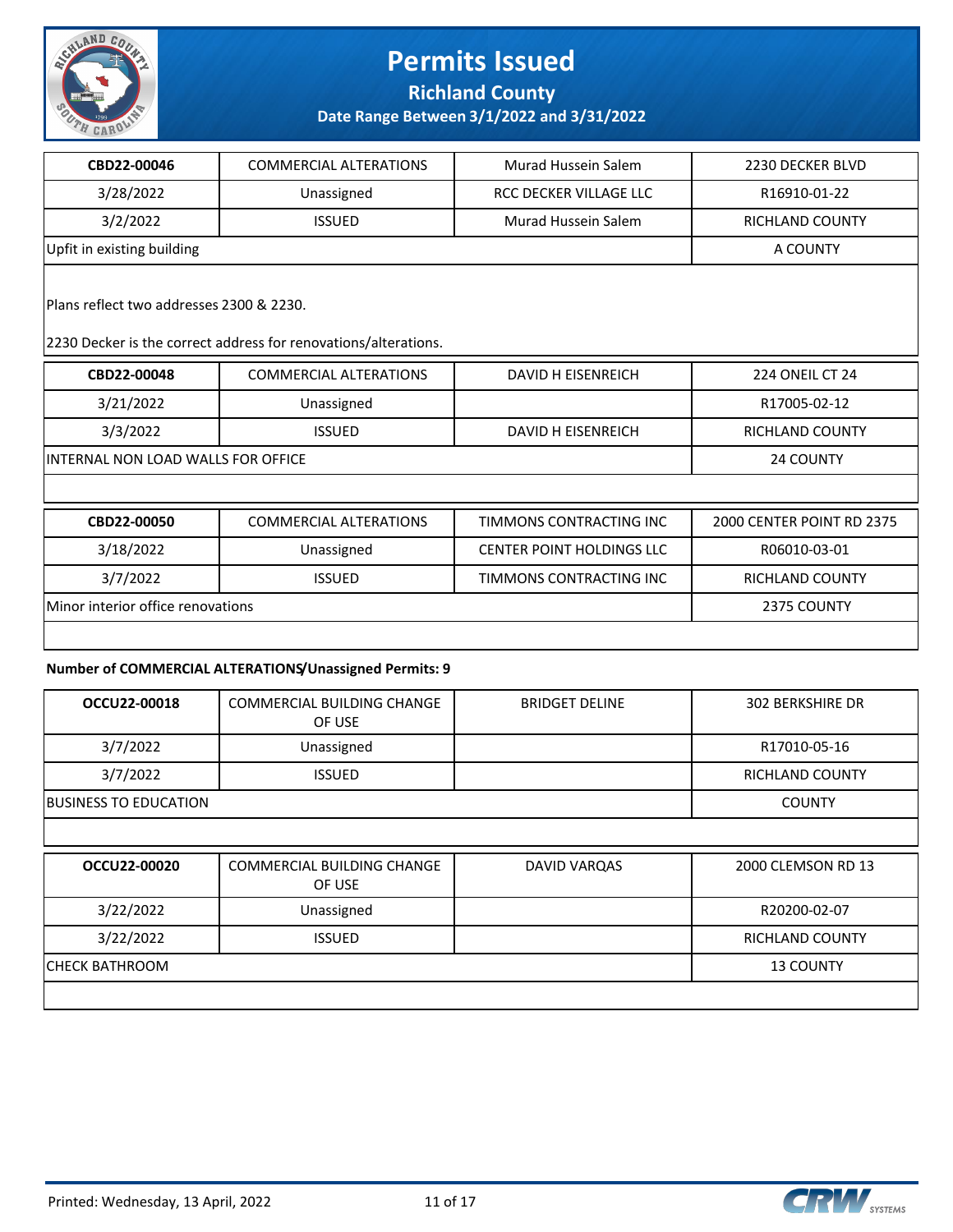

**Richland County**

**Date Range Between 3/1/2022 and 3/31/2022**

| OCCU22-00021                | COMMERCIAL BUILDING CHANGE | <b>CHRISTOPHER HUGUENIN</b> | 1807 DECKER BLVD 19    |
|-----------------------------|----------------------------|-----------------------------|------------------------|
|                             | OF USE                     |                             |                        |
| 3/22/2022                   | Unassigned                 |                             | R16812-12-02           |
| 3/22/2022                   | <b>ISSUED</b>              |                             | <b>RICHLAND COUNTY</b> |
| <b>ASSEMBLY TO BUSINESS</b> |                            |                             | <b>19 COUNTY</b>       |
|                             |                            |                             |                        |

| OCCU22-00022                 | COMMERCIAL BUILDING CHANGE<br>OF USE | LAKEAVIUS KIRKLAND | 7130 BROAD RIVER RD B |
|------------------------------|--------------------------------------|--------------------|-----------------------|
| 3/30/2022                    | Unassigned                           |                    | R05007-01-15          |
| 3/30/2022                    | <b>ISSUED</b>                        |                    | RICHLAND COUNTY       |
| <b>BUSINESS TO MERCANTIL</b> |                                      |                    | <b>B COUNTY</b>       |
|                              |                                      |                    |                       |

#### **Number of COMMERCIAL BUILDING CHANGE OF USE/Unassigned Permits: 4**

| CBD21-00053                                                  | <b>COMMERCIAL NEW</b><br><b>CONSTRUCTION</b> | <b>FRONTIER BUILDING CORP</b> | 2015 BLYTHEWOOD CROSSING LN |
|--------------------------------------------------------------|----------------------------------------------|-------------------------------|-----------------------------|
| 3/9/2022                                                     | NEW BUILDING                                 | TIMBERLAKE HOLDINGS LLC       | R14800-02-27                |
| 3/9/2021                                                     | <b>ISSUED</b>                                | <b>FRONTIER BUILDING CORP</b> | <b>RICHLAND COUNTY</b>      |
| Construction of a fuel system, fuel canopy and diesel canopy | <b>COUNTY</b>                                |                               |                             |
|                                                              |                                              |                               |                             |
| CBD21-00054                                                  | <b>COMMERCIAL NEW</b><br><b>CONSTRUCTION</b> | <b>FRONTIER BUILDING CORP</b> | 2015 BLYTHEWOOD CROSSING LN |
| 3/9/2022                                                     | <b>NEW BUILDING</b>                          | TIMBERLAKE HOLDINGS LLC       | R14800-02-27                |
| 3/9/2021                                                     |                                              |                               |                             |
|                                                              | <b>ISSUED</b>                                | <b>FRONTIER BUILDING CORP</b> | <b>RICHLAND COUNTY</b>      |
| Construction of a one-story convenience store                |                                              |                               | <b>COUNTY</b>               |

#### **Number of COMMERCIAL NEW CONSTRUCTION/NEW BUILDING Permits: 2**

| CBD22-00035                                                   | <b>COMMERCIAL REPAIR</b> | LANDMARK CORPORATION                    | 661 PROMENADE PL       |
|---------------------------------------------------------------|--------------------------|-----------------------------------------|------------------------|
| 3/3/2022                                                      | Unassigned               | NORTH BAY UNDEWRITING<br><b>COMPANY</b> | R22900-02-00           |
| 2/22/2022                                                     | <b>ISSUED</b>            | LANDMARK CORPORATION                    | <b>RICHLAND COUNTY</b> |
| <b>Exterior Stucco repairs</b>                                | <b>COUNTY</b>            |                                         |                        |
| Repair to the 200 stack on the Northwest side of the building |                          |                                         |                        |



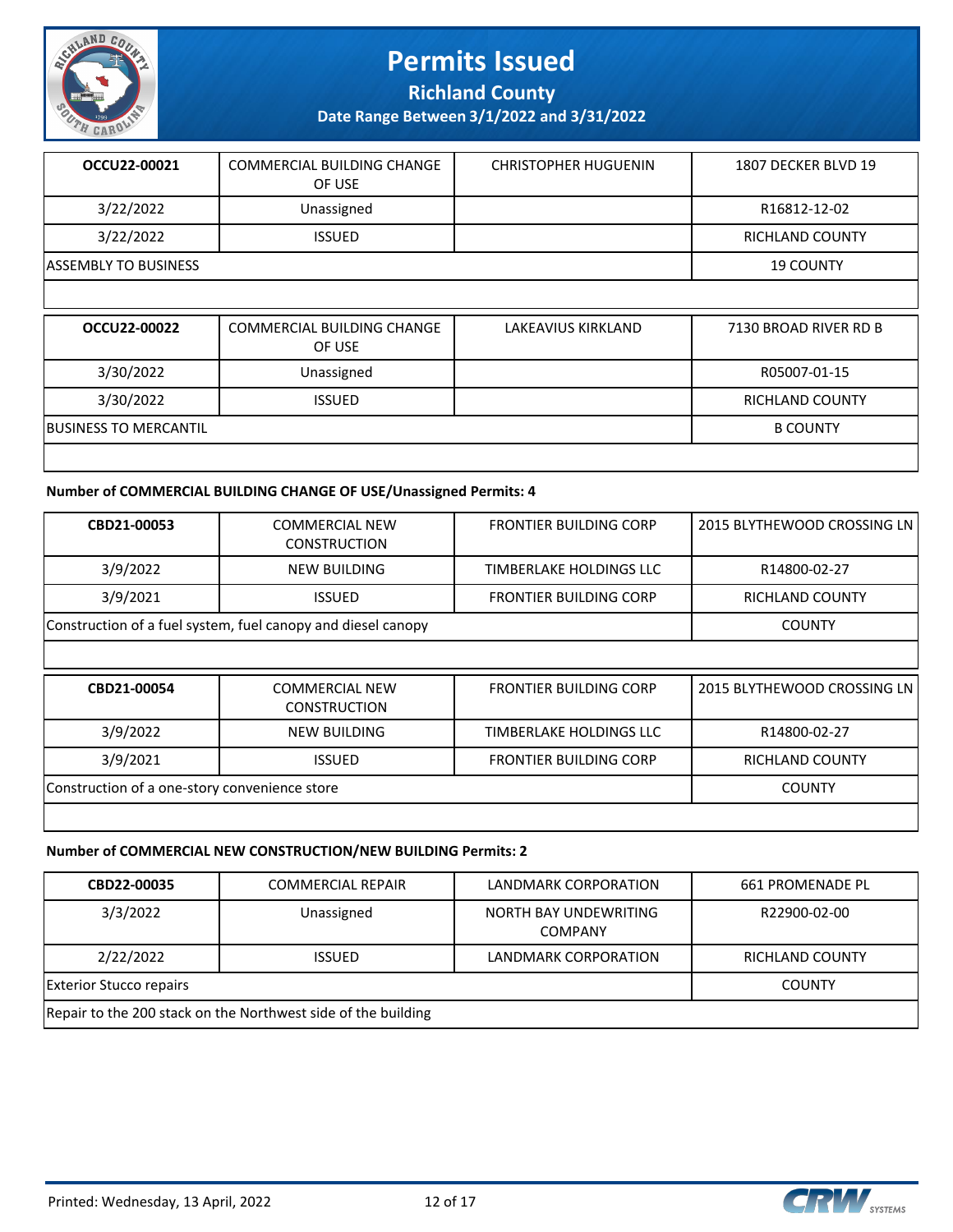

**Richland County**

**Date Range Between 3/1/2022 and 3/31/2022**

| CBD22-00051                                     | <b>COMMERCIAL REPAIR</b> | W O CANTEY SERVICES INC (GC) | 340 COUNTRY CLUB DR |
|-------------------------------------------------|--------------------------|------------------------------|---------------------|
| 3/11/2022                                       | Unassigned               | <b>FOREST LAKE COMPANY</b>   | R16704-03-01        |
| 3/8/2022                                        | <b>ISSUED</b>            | W O CANTEY SERVICES INC (GC) | RICHLAND COUNTY     |
| Polylevel- leveling out concrete with poly foam |                          |                              | <b>COUNTY</b>       |
|                                                 |                          |                              |                     |

| CBD22-00052                                                                                                      | <b>COMMERCIAL REPAIR</b> | SAIF SALIM | 4760 HARD SCRABBLE RD 109 |
|------------------------------------------------------------------------------------------------------------------|--------------------------|------------|---------------------------|
| 3/11/2022                                                                                                        | Unassigned               |            | R20300-05-06              |
| 3/11/2022                                                                                                        | <b>FINALED</b>           |            | <b>RICHLAND COUNTY</b>    |
| <b>REPAIRS NO MEP'S</b><br>109 COUNTY                                                                            |                          |            |                           |
| APPLICATION PRESENTED TO KEITH BENTON WHO APPROVE PERMIT ISSUED "COMMERCIAL REPAIRS" AND SCHEDULED AN INSPECTION |                          |            |                           |
| PER THE APPLICANT REQ. CONTRACTOR NOT REQUIRED B/C WORK COST WAS UNDER 5K. PER KEITH BENTON                      |                          |            |                           |

**Number of COMMERCIAL REPAIR/Unassigned Permits: 3**

|                    |                              |                              | <b>COUNTY</b>           |
|--------------------|------------------------------|------------------------------|-------------------------|
| 1/23/2022          | <b>ISSUED</b>                | PYE BARKER FIRE & SAFETY INC | RICHLAND COUNTY         |
| 3/2/2022           | Unassigned                   | <b>HERON INVESTORS LLC</b>   | R17300-05-05            |
| <b>FPS22-00011</b> | FIRE PROTECTION SYSTEM ALARM | PYE BARKER FIRE & SAFETY INC | 1340 NORTH BRICKYARD RD |

| FPS22-00025                            | FIRE PROTECTION SYSTEM ALARM | JOHNSON CONTROLS FIRE<br><b>PROTECTION (F-ALAR</b> | 111 PFRIMFTFR PT |
|----------------------------------------|------------------------------|----------------------------------------------------|------------------|
| 3/2/2022                               | Unassigned                   | SIMPLE LEASING LLC                                 | R25700-04-06     |
| 2/24/2022                              | <b>ISSUED</b>                | JOHNSON CONTROLS FIRE<br><b>PROTECTION (F-ALAR</b> | RICHLAND COUNTY  |
| New fire alarm system in new warehouse |                              |                                                    | <b>COUNTY</b>    |

| FPS22-00026                            | FIRE PROTECTION SYSTEM ALARM | PYE BARKER FIRE & SAFETY INC | 1340 NORTH BRICKYARD RD |
|----------------------------------------|------------------------------|------------------------------|-------------------------|
| 3/2/2022                               | Unassigned                   | <b>HERON INVESTORS LLC</b>   | R17300-05-05            |
| 3/1/2022                               | <b>ISSUED</b>                | Lory Aun                     | <b>RICHLAND COUNTY</b>  |
| IINSTALLATION OF NEW FIRE ALARM SYSTEM |                              |                              | <b>COUNTY</b>           |

| FPS22-00028                         | FIRE PROTECTION SYSTEM ALARM | <b>BSK SYSTEMS INC</b> | 1321 OAKCREST DR |
|-------------------------------------|------------------------------|------------------------|------------------|
| 3/23/2022                           | Unassigned                   | K&S MEDICAL LLC        | R17015-02-05     |
| 3/15/2022                           | <b>ISSUED</b>                | <b>BSK SYSTEMS INC</b> | RICHLAND COUNTY  |
| New Fire Alarm (Building Additions) |                              |                        | <b>COUNTY</b>    |
|                                     |                              |                        |                  |

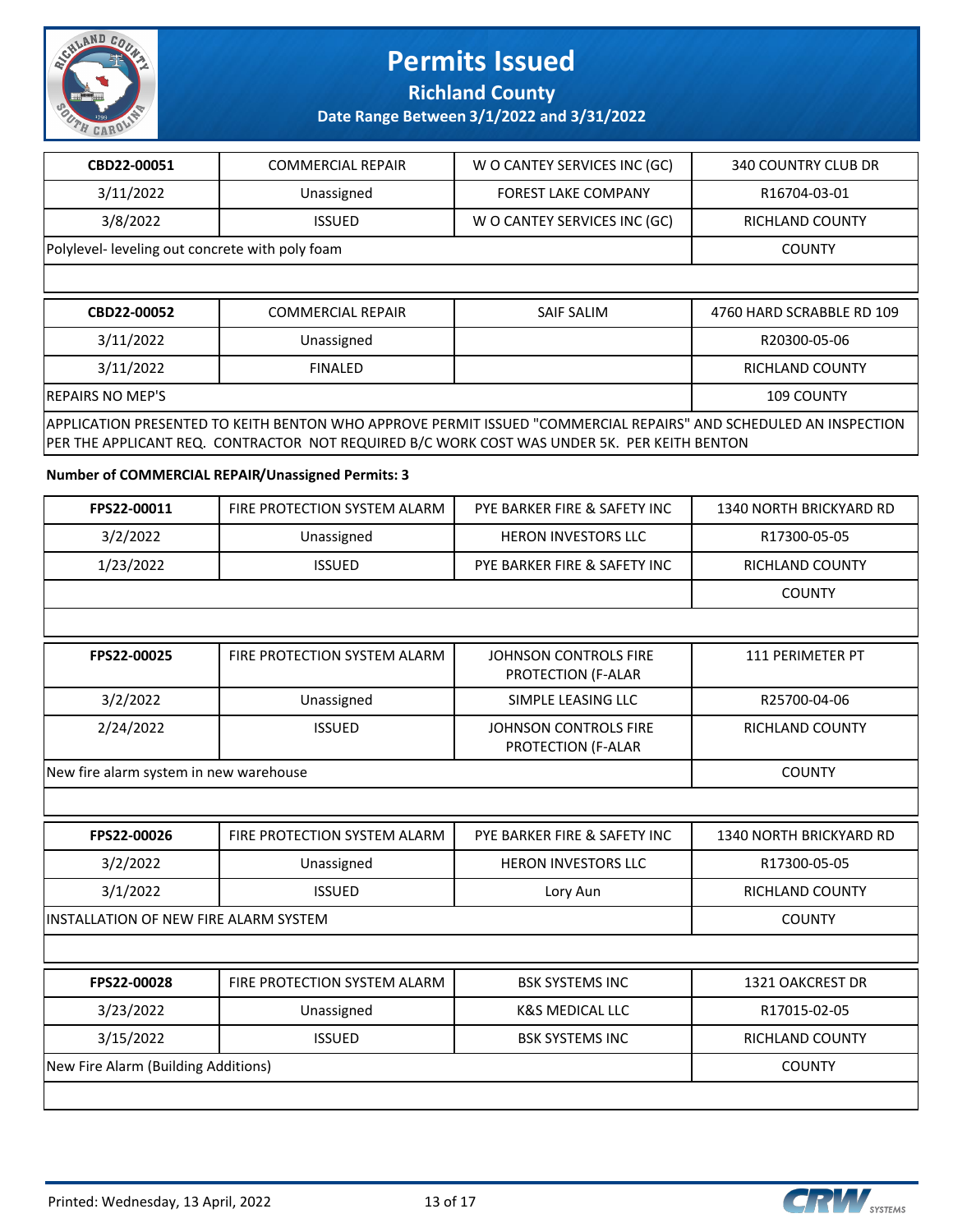

**Richland County**

**Date Range Between 3/1/2022 and 3/31/2022**

| FPS22-00030                                        | FIRE PROTECTION SYSTEM ALARM | JOHNSON CONTROLS SECURITY<br><b>SOLUTIONS LLC</b> | 1111 NORTHPOINT BLVD |
|----------------------------------------------------|------------------------------|---------------------------------------------------|----------------------|
| 3/23/2022                                          | Unassigned                   | <b>HUECK FOILS LLC</b>                            | R14900-01-26         |
| 3/17/2022                                          | <b>ISSUED</b>                | JOHNSON CONTROLS SECURITY<br><b>SOLUTIONS LLC</b> | RICHLAND COUNTY      |
| Add new Maintenance Bldg to site Fire Alarm System |                              |                                                   | <b>COUNTY</b>        |
|                                                    |                              |                                                   |                      |

#### **Number of FIRE PROTECTION SYSTEM ALARM/Unassigned Permits: 5**

| FPS22-00024                                                  | <b>FIRE PROTECTION SYSTEM</b><br><b>SPRINKLER</b>            | <b>VSC FIRE &amp; SECURITY INC</b><br><b>CHARLOTTE</b> | 9950 FARROW RD         |
|--------------------------------------------------------------|--------------------------------------------------------------|--------------------------------------------------------|------------------------|
| 3/23/2022                                                    | Unassigned                                                   | STIVERS REALTY LC                                      | R17400-04-04           |
| 2/23/2022                                                    | <b>ISSUED</b>                                                | <b>VSC FIRE &amp; SECURITY INC</b><br><b>CHARLOTTE</b> | <b>RICHLAND COUNTY</b> |
|                                                              | Car dealership wet system with attached car wash w/dry syste |                                                        | <b>COUNTY</b>          |
|                                                              |                                                              |                                                        |                        |
| FPS22-00029                                                  | <b>FIRE PROTECTION SYSTEM</b><br><b>SPRINKLER</b>            | AMERICAN FIRE PROTECTION INC                           | 533 CLEMSON RD         |
| 3/23/2022                                                    | Unassigned                                                   | 330 MAIN EQUITIES LLC ETAL                             | R25700-03-07           |
| 3/15/2022                                                    | <b>ISSUED</b>                                                | AMERICAN FIRE PROTECTION INC                           | RICHLAND COUNTY        |
| Upfit-install (6) new dry pendent sprinklers in cooler boxes |                                                              |                                                        | <b>COUNTY</b>          |
|                                                              |                                                              |                                                        |                        |

#### **Number of FIRE PROTECTION SYSTEM SPRINKLER/Unassigned Permits: 2**

| TLCO22-00013                                               | <b>TELECOMMUNICATIONS TOWER</b>                              | Michelle McCarten - Agent of T-<br>Mobile South LLC | 110 N FIRETOWER CT     |
|------------------------------------------------------------|--------------------------------------------------------------|-----------------------------------------------------|------------------------|
| 3/4/2022                                                   | EXISTING TOWER ADD                                           | <b>KEEN ALTON BRUCE</b>                             | R15100-05-24           |
| 1/14/2022                                                  | <b>ISSUED</b>                                                | SUMMITT CELLULAR INC                                | <b>RICHLAND COUNTY</b> |
|                                                            | T-Mobile is proposing to upgrade equipment on existing tower |                                                     |                        |
|                                                            |                                                              |                                                     |                        |
| TLCO22-00022                                               | TELECOMMUNICATIONS TOWER                                     | <b>SBA COMMUNICATIONS</b>                           | 2584 HOLLINGSHED RD    |
| 3/8/2022                                                   | <b>EXISTING TOWER ADD</b>                                    | <b>SBA COMMUNICATIONS</b>                           | R05300-01-18           |
| 2/18/2022                                                  | <b>RICHLAND COUNTY</b>                                       |                                                     |                        |
| Installation of 48Kw diesel generator & 40sqf Concrete pad |                                                              |                                                     | <b>COUNTY</b>          |
|                                                            |                                                              |                                                     |                        |

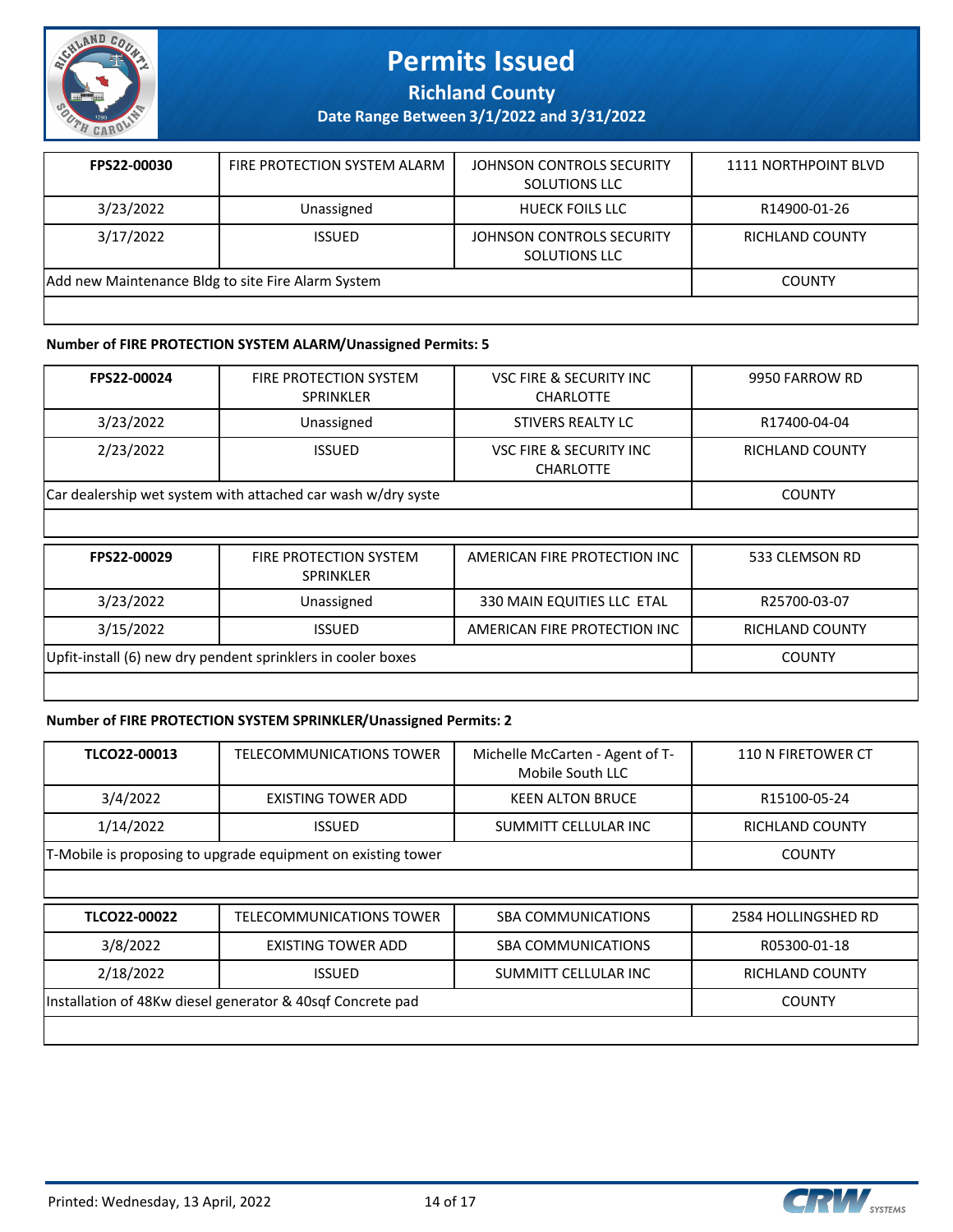

**Richland County**

| TLCO22-00024 | TELECOMMUNICATIONS TOWER                                 | TSM, INC.                     | 2005 SCREAMING EAGLE RD A |  |
|--------------|----------------------------------------------------------|-------------------------------|---------------------------|--|
| 3/2/2022     | <b>EXISTING TOWER ADD</b>                                | Crown Castle                  | R33900-01-63              |  |
| 2/21/2022    | <b>ISSUED</b>                                            | TEPDB OPCO, LLC               | RICHLAND COUNTY           |  |
|              | collo on existing cell tower, add new equip, add 200 amp |                               | A COUNTY                  |  |
|              |                                                          |                               |                           |  |
| TLCO22-00025 | <b>TELECOMMUNICATIONS TOWER</b>                          | TSM, INC.                     | 1021 FORREST SHEALY RD    |  |
| 3/2/2022     | <b>EXISTING TOWER ADD</b>                                | <b>GOSCINSKI DOROTHY C</b>    | R01509-01-04              |  |
| 2/21/2022    | <b>ISSUED</b>                                            | TEPDB OPCO, LLC               | RICHLAND COUNTY           |  |
|              | collo on existing cell tower, add new equip, add 200 amp |                               | <b>COUNTY</b>             |  |
|              |                                                          |                               |                           |  |
| TLCO22-00026 | <b>TELECOMMUNICATIONS TOWER</b>                          | TSM, INC.                     | 1041 STACKLEATHER RD      |  |
| 3/2/2022     | <b>EXISTING TOWER ADD</b>                                | STACKLEATHER FAMILY LIMITED   | R37903-04-03              |  |
| 2/21/2022    | <b>ISSUED</b>                                            | Project Electric, LLC         | RICHLAND COUNTY           |  |
|              | collo on existing cell tower, add new equip, add 200 amp |                               | <b>COUNTY</b>             |  |
|              |                                                          |                               |                           |  |
| TLCO22-00027 | TELECOMMUNICATIONS TOWER                                 | TSM, INC.                     | 10238 BROAD RIVER RD      |  |
| 3/2/2022     | <b>EXISTING TOWER ADD</b>                                | <b>COOGLER STANLEY MARION</b> | R03300-05-06A             |  |
| 2/23/2022    | <b>ISSUED</b>                                            | TEPDB OPCO, LLC               | RICHLAND COUNTY           |  |
|              | collo on existing cell tower, add new equip, add 200 amp |                               | <b>COUNTY</b>             |  |
|              |                                                          |                               |                           |  |
| TLCO22-00029 | <b>TELECOMMUNICATIONS TOWER</b>                          | TSM, INC.                     | 401 N CHELSEA RD          |  |
| 3/10/2022    | <b>EXISTING TOWER ADD</b>                                | FUENTES ORTIZ ESTEFANIA I     | R19908-03-13              |  |
| 3/3/2022     | <b>ISSUED</b>                                            | Summitt Cellular              | RICHLAND COUNTY           |  |
| add antenna  |                                                          |                               | <b>COUNTY</b>             |  |
|              |                                                          |                               |                           |  |
| TLCO22-00030 | <b>TELECOMMUNICATIONS TOWER</b>                          | TSM, INC.                     | 8 BROOKFIELD HEIGHTS CT   |  |
| 3/10/2022    | <b>EXISTING TOWER ADD</b>                                | CROWN CASTLE SOUTH LLC        | R19703-12-24              |  |
| 3/3/2022     | <b>ISSUED</b>                                            | Summitt Cellular              | RICHLAND COUNTY           |  |
|              | remove and replace existing antennas                     |                               |                           |  |
|              |                                                          |                               |                           |  |

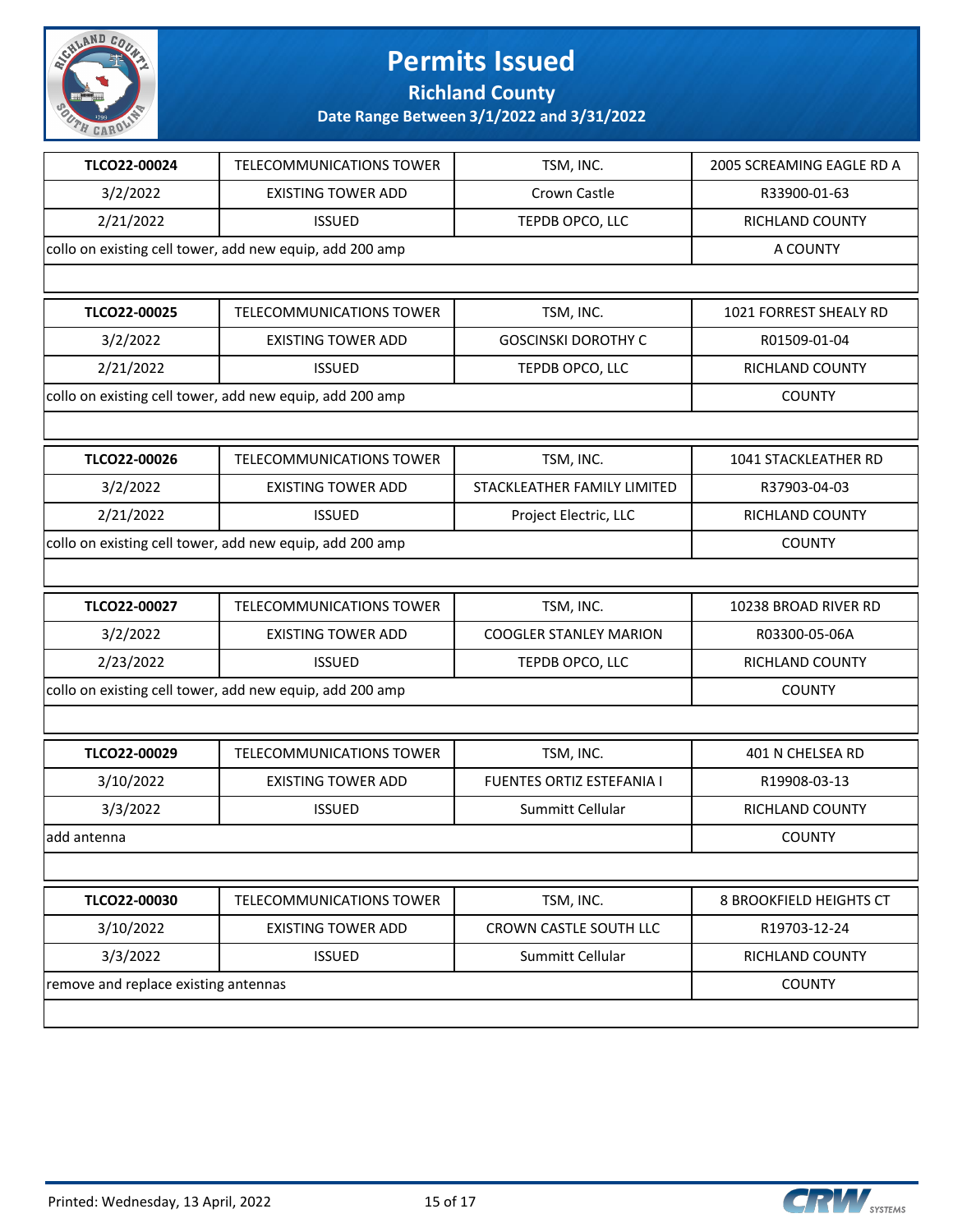

**Richland County**

**Date Range Between 3/1/2022 and 3/31/2022**

| TLCO22-00033                                   | <b>TELECOMMUNICATIONS TOWER</b> | TSM, INC.                     | 3625 PERCIVAL RD     |
|------------------------------------------------|---------------------------------|-------------------------------|----------------------|
| 3/9/2022                                       | <b>EXISTING TOWER ADD</b>       | <b>SC MANUFACTURED LLC</b>    | R22709-02-01         |
| 3/5/2022                                       | <b>ISSUED</b>                   | Summitt Cellular              | RICHLAND COUNTY      |
| remove and replace existing antennas add rrus  |                                 |                               | <b>COUNTY</b>        |
|                                                |                                 |                               |                      |
| TLCO22-00034                                   | <b>TELECOMMUNICATIONS TOWER</b> | TSM, INC.                     | 130 JOSEPH WALKER DR |
| 3/10/2022                                      | <b>EXISTING TOWER ADD</b>       | <b>BOOKMAN ROAD LLC</b>       | R25800-01-01         |
| 3/5/2022                                       | <b>ISSUED</b>                   | Betacom                       | RICHLAND COUNTY      |
| remove and replace existing antennas           |                                 |                               | <b>COUNTY</b>        |
|                                                |                                 |                               |                      |
| TLCO22-00036                                   | TELECOMMUNICATIONS TOWER        | SUMMITT CELLULAR INC          | 5521 OLD FOREST DR   |
| 3/22/2022                                      | <b>EXISTING TOWER ADD</b>       | ALLTEL CELLULAR ASSOCIATES OF | R16706-02-03         |
| 3/7/2022                                       | <b>ISSUED</b>                   | SUMMITT CELLULAR INC          | RICHLAND COUNTY      |
| upgrading equipment at existing tower          |                                 |                               | <b>COUNTY</b>        |
|                                                |                                 |                               |                      |
| TLCO22-00039                                   | <b>TELECOMMUNICATIONS TOWER</b> | Dana Dubis obo American Tower | 6936 CHEVAL ST       |
| 3/17/2022                                      | <b>EXISTING TOWER ADD</b>       | <b>CHEROKEE INC</b>           | R13614-01-02         |
| 3/15/2022                                      | <b>ISSUED</b>                   | TSC CONSTRUCTION LLC (GC)     | RICHLAND COUNTY      |
| modifying ground based and tower mounted equip | <b>COUNTY</b>                   |                               |                      |
|                                                |                                 |                               |                      |
| TLCO22-00043                                   | TELECOMMUNICATIONS TOWER        | TSM, INC.                     | 115 NEW WAY RD       |
| 3/23/2022                                      | <b>EXISTING TOWER ADD</b>       | BLUE CROSS & BLUE SHIELD OF   | R19809-02-04         |
| 3/21/2022                                      | <b>ISSUED</b>                   | Summitt Cellular              | RICHLAND COUNTY      |
| remove and replace existing antennas           |                                 |                               | <b>COUNTY</b>        |
|                                                |                                 |                               |                      |
| TLCO22-00045                                   | TELECOMMUNICATIONS TOWER        | TSM, INC.                     | 3720 BLUFF RD        |
| 3/31/2022                                      | <b>EXISTING TOWER ADD</b>       | CROWN ATLANTIC COMPANY LLC    | R13510-01-04         |
| 3/23/2022                                      | <b>ISSUED</b>                   | Summitt Cellular              | RICHLAND COUNTY      |
| add antenna                                    |                                 |                               | <b>COUNTY</b>        |
|                                                |                                 |                               |                      |
|                                                |                                 |                               |                      |

**Number of TELECOMMUNICATIONS TOWER/EXISTING TOWER ADD Permits: 14**